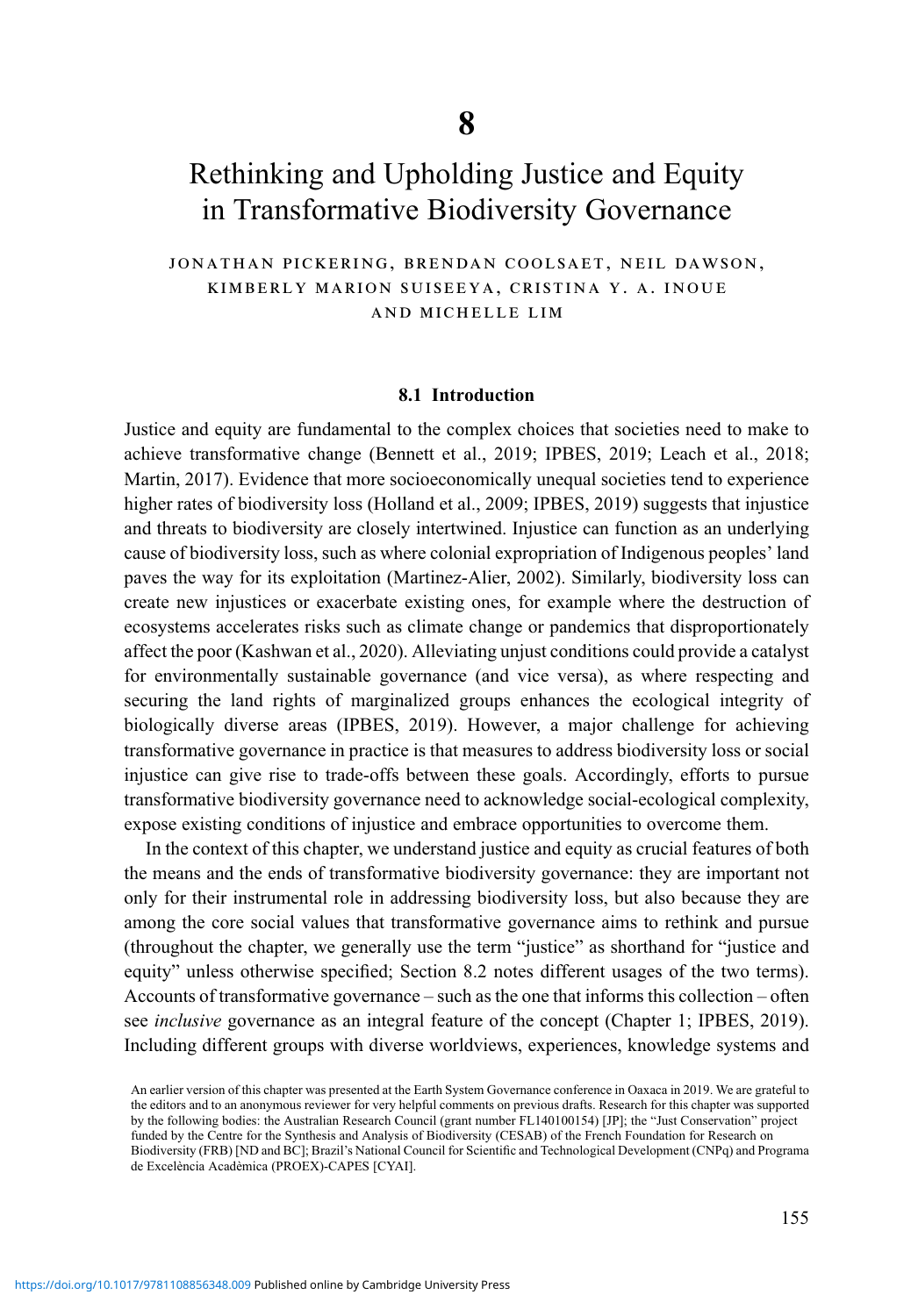values requires respect, trust, mutual understanding and dialogue, and can be seen as a key requirement of procedural justice. The idea of inclusive governance provides an important conceptual entry point for recognizing justice as a core element of transformative governance. However, as we will show, inclusion is only one among several principles of justice that transformative governance needs to take into account. More broadly, the pursuit of justice speaks to another key feature of transformative governance, which is that it must be integrative in seeking synergies and minimizing incoherence not only across sectors, institutions and policy instruments, but also across societal goals, including justice and sustainability (Chapter 1; IPBES, 2019).

The question of what justice involves is complex, contested and often overlooked in policy-making. Despite considerable advances in theorizing social and environmental justice and applying these theories to biodiversity governance, there has been little exploration to date of whether and how justice could strengthen the transformative potential of biodiversity governance. This gives rise to the overall question that this chapter addresses: How should principles of justice and equity be interpreted and upheld in efforts to pursue transformative biodiversity governance?

To address this question, we begin in Section 8.2 with an overview of evolving theories and norms of justice and equity in biodiversity governance. In Section 8.3 we illustrate how the need for transformative change demands a rethink about what justice entails and requires in the context of biodiversity governance. Then in Sections 8.4–8.6 we address justice in three key stages of transformative governance to address the direct and indirect drivers of biodiversity loss: How should decision-making processes be structured (Section 8.4)? How should financial resources for achieving transformative change be mobilized and allocated (Section 8.5)? And how should transformative biodiversity initiatives be designed and implemented (Section 8.6)? These three areas offer a framework for discussing several important areas of debate about justice in biodiversity governance, including the roles of Indigenous peoples and local communities (IPLC) (Section 8.4), relations between the Global South and North (Section 8.5) and the social impacts of protected area expansion and biodiversity mainstreaming (Section 8.6). While our review does not exhaustively cover all aspects of justice in transformative biodiversity governance, it is complemented by other chapters in this collection, including on emerging technologies (Chapter 7), animals (Chapter 9), and access and benefit-sharing (Chapters 10 and 15). Section 8.7 sets out policy recommendations emerging from the preceding sections, and Section 8.8 concludes.

Throughout the chapter we conduct an integrative review (Snyder, 2019) that critically assesses key theoretical and empirical literature (mainly spanning the period 2010–2020) on justice and equity in biodiversity governance, while also drawing parallels with related areas of environmental governance. Our review is supplemented by the analysis of documents produced by the UN Convention on Biological Diversity (CBD) and the UN Framework Convention on Climate Change (UNFCCC), as presented in Figure 8.1. While our primary focus is on governance at the global scale – in particular the CBD – we also discuss how concerns of justice and equity arise in local and national governance, given that these concerns are linked across multiple scales.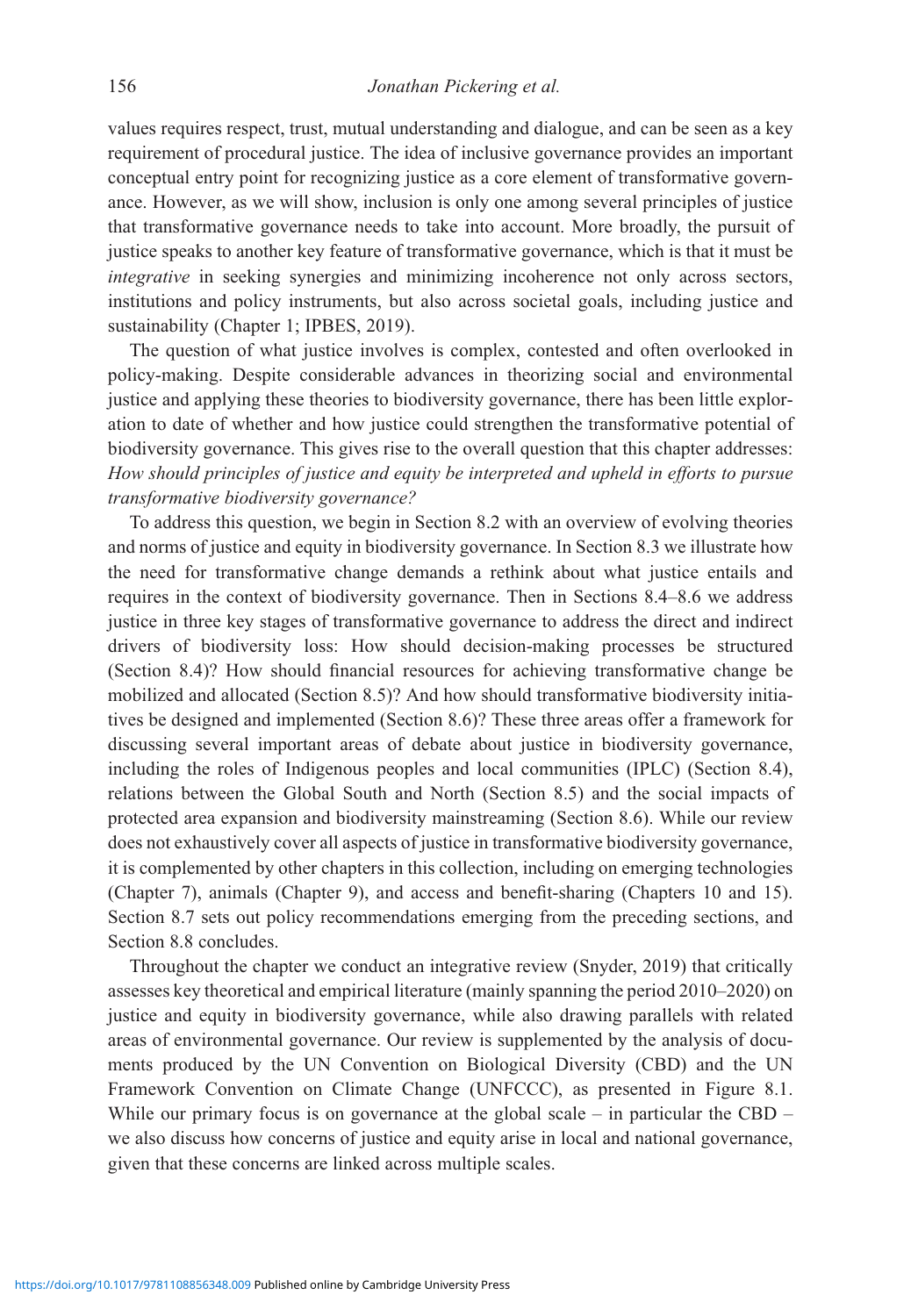A core set of claims advanced in the chapter is that the depth, scale and urgency of transformative change: (a) demand heightened attention to justice in biodiversity governance; (b) reinforce the need for understandings of justice that are multidimensional (encompassing just processes and recognition as well as distributively just outcomes); and (c) underscore the importance of ensuring justice for the most vulnerable and marginalized groups in processes of transformative change. These claims converge on the idea that transformative biodiversity governance entails a "just transformation" toward a more sustainable planet.

#### 8.2 Theories and Norms of Justice and Equity in Biodiversity Governance

Why are justice and equity so important for biodiversity governance? A first rationale rests on the idea that justice is of intrinsic moral importance. As an essential foundation for sustaining human and nonhuman wellbeing, biodiversity could be seen as a prerequisite for achieving justice (Human Rights Council, 2017). Yet, societies have strong incentives – often but not always grounded in concerns for their own wellbeing – to exploit biodiversity rather than conserve it. Whatever combination of exploitation and conservation is pursued, its impacts are unevenly distributed across human and nonhuman communities, spaces and generations (Blythe et al., 2018; Howe et al., 2014; McShane et al., 2011). This recurrent imbalanced distribution of costs and benefits poses fundamental moral questions about what a just state of affairs is and who should be responsible for envisioning and achieving it.

A second rationale relies on the instrumental importance of justice for biodiversity governance, as in the claim that injustice is an indirect driver of biodiversity loss (IPBES, 2019). According to this view, if governance is just (or at least widely perceived to be so) it will produce better ecological outcomes (Martin et al., 2020). Evaluating both of these rationales requires clarifying how the terms "justice" and "equity" are used in theory and practice.

### 8.2.1 Theories of Justice, Equity and Biodiversity: A Brief Overview

The meanings of justice and equity are necessarily plural and contested (see Rawls, 1999; Sen, 2009; Shelton, 2007). In the literature reviewed in this chapter, justice, equity and fairness are frequently considered to be synonymous or interchangeable, and our analysis does not rely on drawing a clear-cut distinctions between these terms. However, theorists often see justice as a more stringent set of moral (and sometimes legal) responsibilities that social institutions owe to humans (and sometimes also to nonhumans) as a matter of right, whereas equity may refer to a wider notion of fair, proportionate or nonarbitrary treatment (see e.g. Armstrong, 2019). As outlined in later sections, applied definitions frequently depart from the theoretical foundations of these terms, and the term "equity" tends to be invoked in policy contexts and at project level more than "justice."

A range of theories and conceptions of justice have emerged that relate to biodiversity. These include environmental and ecological justice (Kopnina, 2016; Schlosberg, 2007),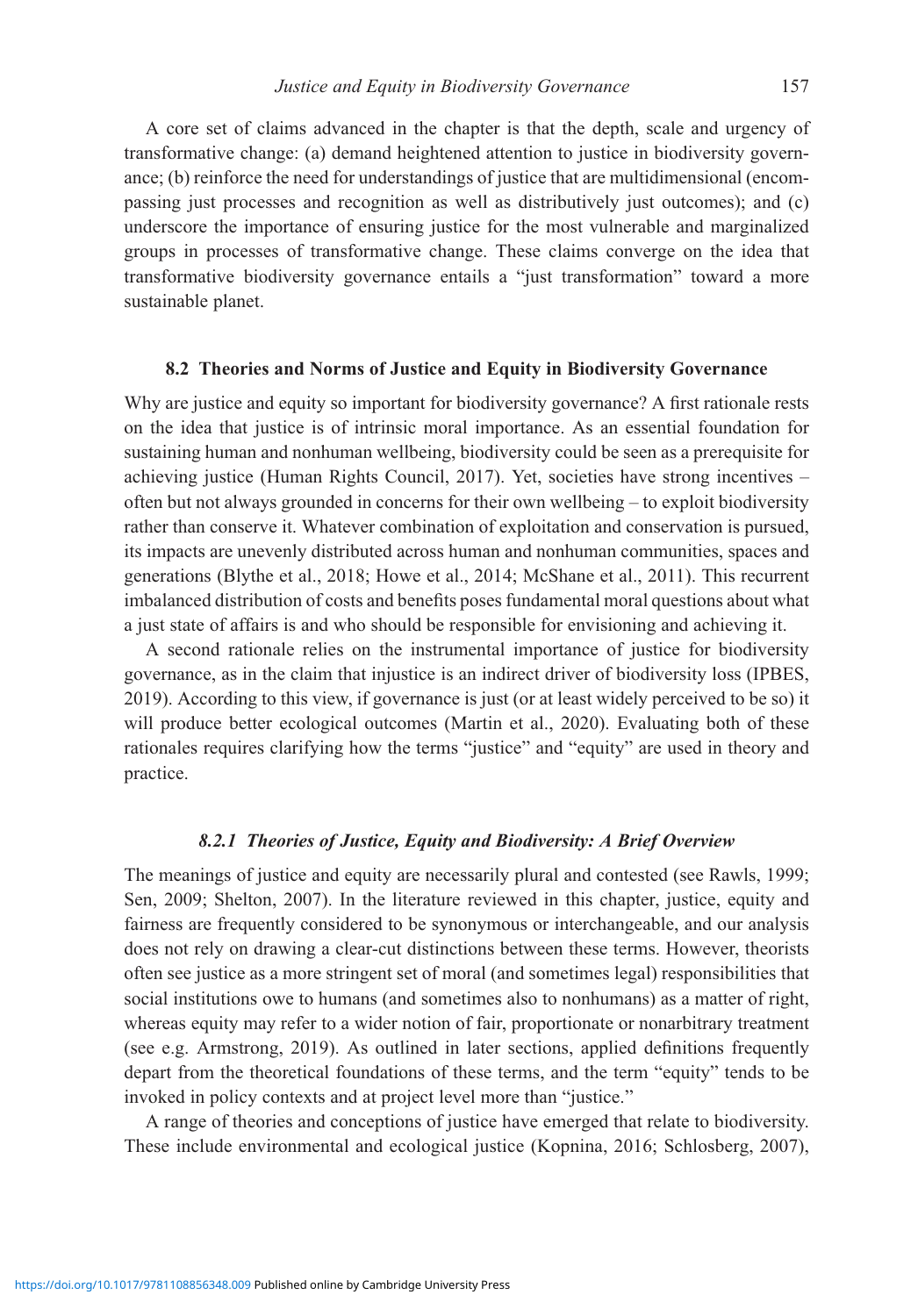social-ecological justice (Gunnarsson-Östling and Svenfelt, 2018), multispecies justice (Celermajer et al., 2021), just conservation (Gavin et al., 2015; Martin, 2017), just sustainabilities (Agyeman et al., 2003), equitable sustainability (Leach et al., 2018) and planetary justice (Dryzek and Pickering, 2019; Kashwan et al., 2020). One could also refer to the idea of "biodiversity justice" (Godden and O'Connell, 2015) or "just biodiversity governance" (Adam, 2014). Each of these conceptualizations of justice varies in several respects.

First, theories vary depending on who or what are the subjects of justice or rights-holders (Martin et al., 2016). These are commonly disaggregated to include gender, socioeconomic, racial, ethnic or cultural differences, while taking account of intersectionality across these characteristics (Schlosberg and Carruthers, 2010). Conventional accounts of environmental justice tend to be anthropocentric, while ecological and social-ecological accounts recognize nonhumans (e.g. animals, plants or ecosystems) as subjects of justice (Schlosberg, 2007; Chapter 9). Second, the theories operate over different spatial, temporal and sectoral scales. Some see the state as the primary site of justice, while others foreground a global perspective or underscore the agency of local communities and institutions (Sikor and Newell, 2014). Some theories focus on duties toward those living now, while others emphasize intergenerational justice (Dryzek and Pickering, 2019). A range of theories – particularly those that call for the explicit adoption of critical, decolonial, feminist and other lenses – situate questions of justice and biodiversity within broader processes that continue to perpetuate injustice, such as colonial exploitation and gender inequality (Alvarez and Coolsaet, 2020; Elmhirst, 2011; Pellow, 2017).

Three core dimensions have gained prominence in environmental justice scholarship over the last two decades: distribution, procedure and recognition (Schlosberg, 2007, building on Fraser, 1995). Distributive justice is the most widely researched and commonly recognized dimension. It encompasses who receives the benefits and opportunities versus who bears the costs and risks of social cooperation (Walker, 2012). Theories vary considerably as to what kinds of principles should determine a just distribution, such as equality, need or aggregate social utility/wellbeing (Kaswan, 2020). Procedural justice engages with the processes by which decisions are made (Davoudi and Brooks, 2014; Dawson et al., 2018a). Recognition pertains to the status afforded to multiple social groups, worldviews and cultural values and identities, and to issues of self-respect and self-esteem (Martin et al., 2016; Whyte, 2011; 2018) Examples of how each dimension of justice applies to biodiversity governance are outlined in Table 8.1 . A final aspect of justice that is not always explicit in this tripartite categorization is corrective or remedial justice, which involves measures to correct or remedy unjust actions or omissions, such as sanctions for "ecocide" or violence against environmental defenders (Gonzalez, 2012; Whyte, 2011). Space constraints preclude a detailed discussion of this aspect, but related issues are discussed under distributive and procedural justice.

This chapter does not advocate any one of the conceptions of justice outlined above, but instead takes elements from each to adopt a pluralist approach spanning both social and ecological aspects, and all three dimensions of justice across multiple temporal, spatial and sectoral scales.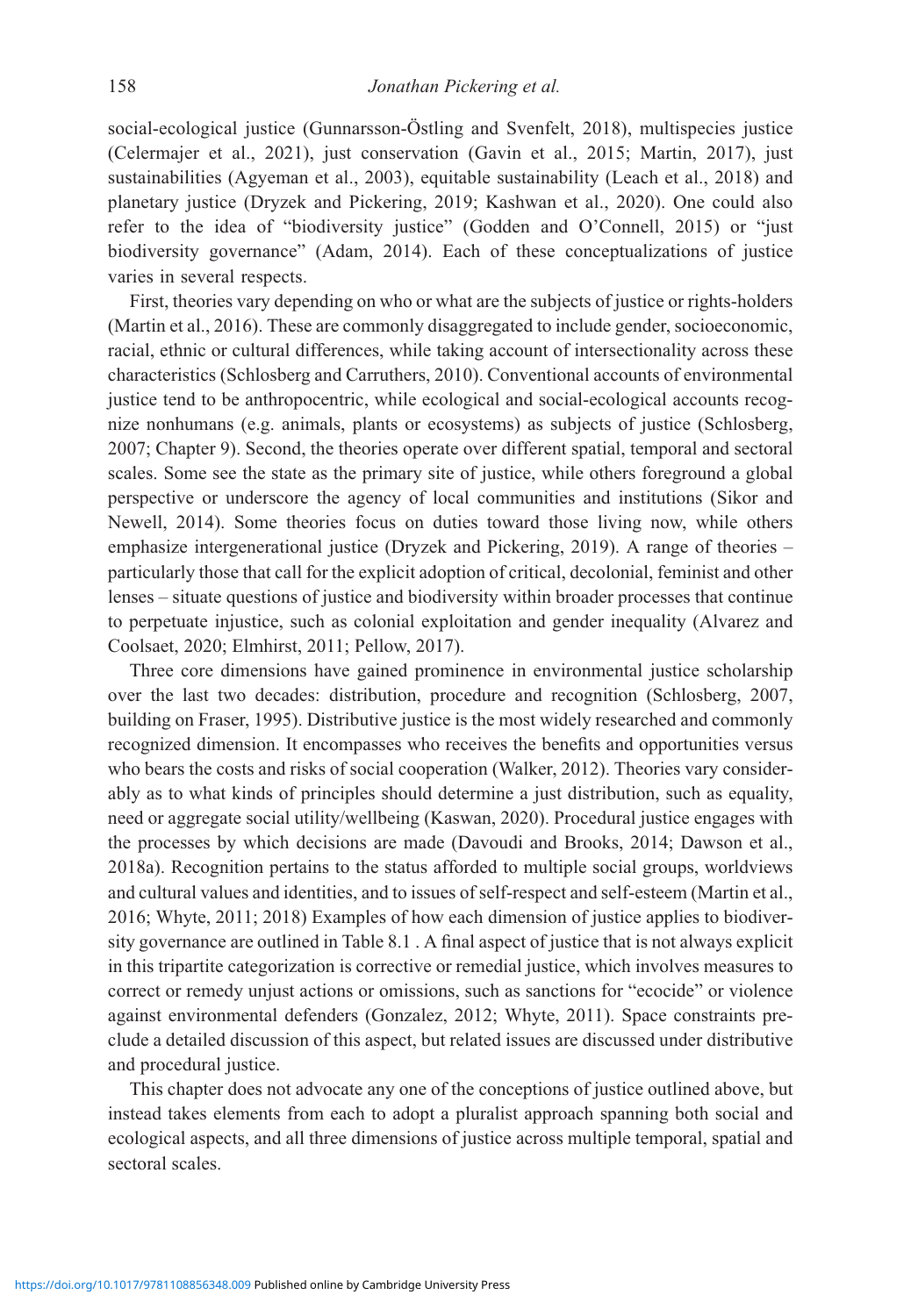| Dimension of justice Examples in biodiversity governance |                                                                                                                                                                                            |
|----------------------------------------------------------|--------------------------------------------------------------------------------------------------------------------------------------------------------------------------------------------|
| Procedural justice                                       | • Inclusion and representation in formal processes (e.g. CBD negotiations or<br>government policy-making) or informal/customary institutions and inter-<br>actions (e.g. meetings of IPLC) |
|                                                          | • Access to information and justice (e.g. judicial review of environmental decisions)                                                                                                      |
| Recognition                                              | • Acknowledgment of and respect for Indigenous and local knowledge, diverse<br>worldviews and ways of valuing nature                                                                       |
|                                                          | • Recognition of customary land rights                                                                                                                                                     |
| Distributive justice                                     | • Measures to address distributional impacts of biodiversity loss or of bio-<br>diversity policies (e.g. through area-based measures or mainstreaming)                                     |
|                                                          | • International finance for conservation and sustainable use                                                                                                                               |
|                                                          | • Equitable sharing of benefits from use of genetic resources                                                                                                                              |

Table 8.1 Dimensions of justice in biodiversity governance

#### 8.2.2 Norms of Justice and Equity in Global Biodiversity Governance

Debates about justice and equity – particularly between the Global South and North – have pervaded the politics of global biodiversity governance since its emergence (Broggiato et al., 2015; Swanson, 1999). Discussions on global environmental governance since the 1970s prompted the Global South to develop a set of common demands on environmental issues (Williams, 1993), including on what Christopher Stone (1996) called the "most difficult moral question" regarding the Convention: the distribution of costs associated with conserving biodiversity. Most of the world's biodiversity is located in nonindustrialized countries, which generally have more limited capacity to pay for conservation than industrialized countries (see also Section 8.5). As a result, conservation has increasingly shifted toward more "peoplefriendly" and decentralized interventions such as "integrated conservation and development projects," driven by the belief that poverty was the main cause of environmental degradation (Roe, 2008).

Against this political backdrop, norms of equity, rights and justice have gained traction in key documents and practices of global biodiversity governance.<sup>1</sup> The CBD and the UNFCCC – both of which were adopted at the 1992 Earth Summit – were among the first multilateral environmental agreements to explicitly integrate equity. The CBD's third objective is "the fair and equitable sharing of the benefits arising out of the utilization of genetic resources" (UN, 1992, Article 1; emphasis added). While intergenerational equity (i.e. equity between generations) was foundational to the narrative of sustainable development in the 1987 Brundtland Report, the CBD and the UNFCCC raised the profile of intragenerational equity (i.e. equity among groups within a single generation) on the international environmental agenda (Okereke, 2006). A comparison of official documents associated with each treaty body shows how references to equity in the CBD are far more common than references to equity in the UNFCCC or to justice in either treaty (see Figure 8.1).

<sup>1</sup> We define norms as "shared expectations about appropriate behavior held by a community of actors" (Finnemore, 1996: 22).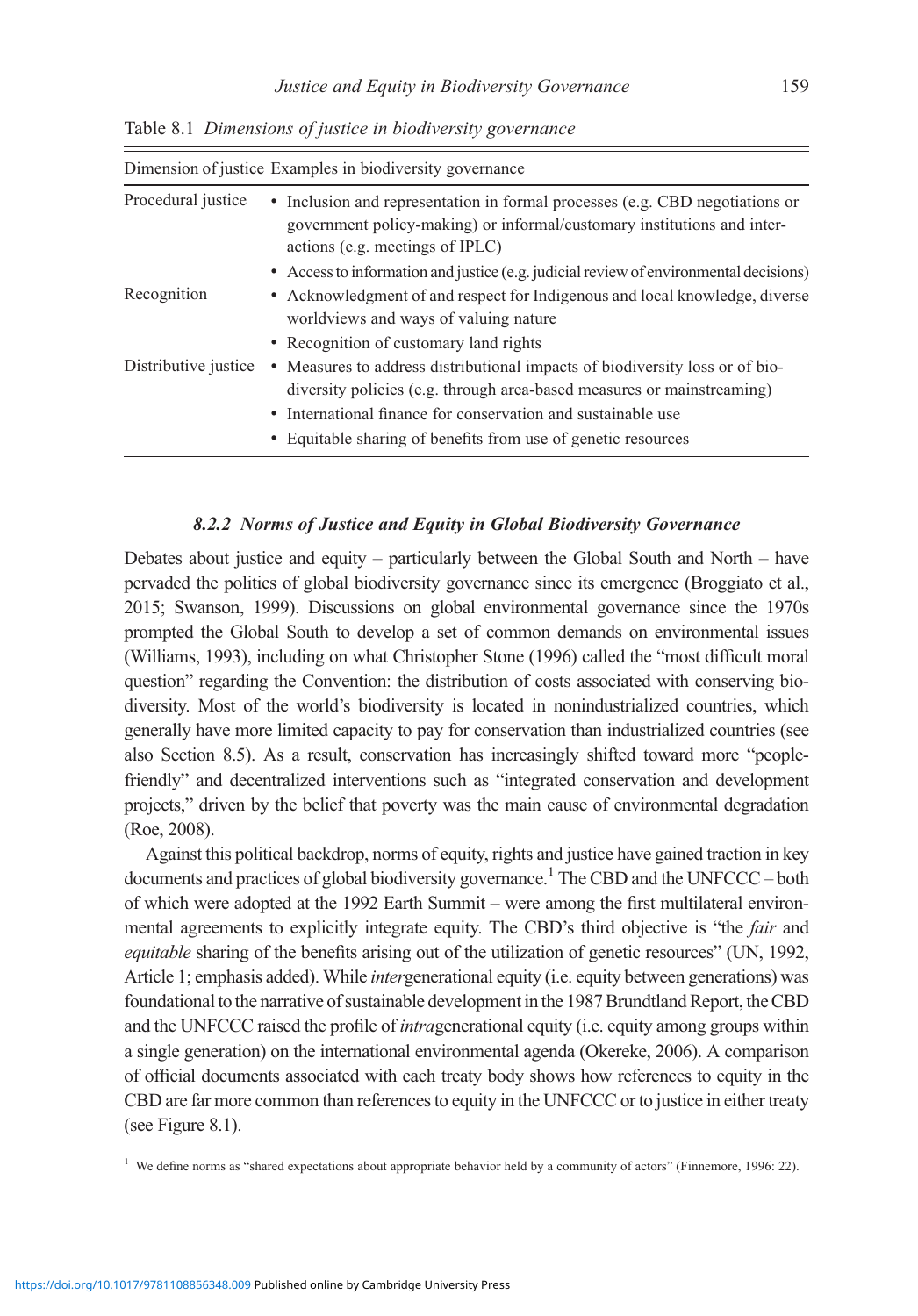

Figure 8.1 Frequency of references to equity and (in)justice in CBD and UNFCCC documents Figure 8.1 Frequency of references to equity and (in)justice in CBD and UNFCCC documents

Source: CBD and UNFCCC conventions and COP reports compiled for this chapter, excluding equity financing and names of organizations containing \*equit\* and/or \*justice. The CBD COPs take place every other year. Peaks in CBD equity data generally coincide with heightened Source: CBD and UNFCCC conventions and COP reports compiled for this chapter, excluding equity financing and names of organizations containing \*equit\* and/or \*justice. The CBD COPs take place every other year. Peaks in CBD equity data generally coincide with heightened attention to equity in access and benefit-sharing, notably the Nagoya COP in 2010 attention to equity in access and benefit-sharing, notably the Nagoya COP in 2010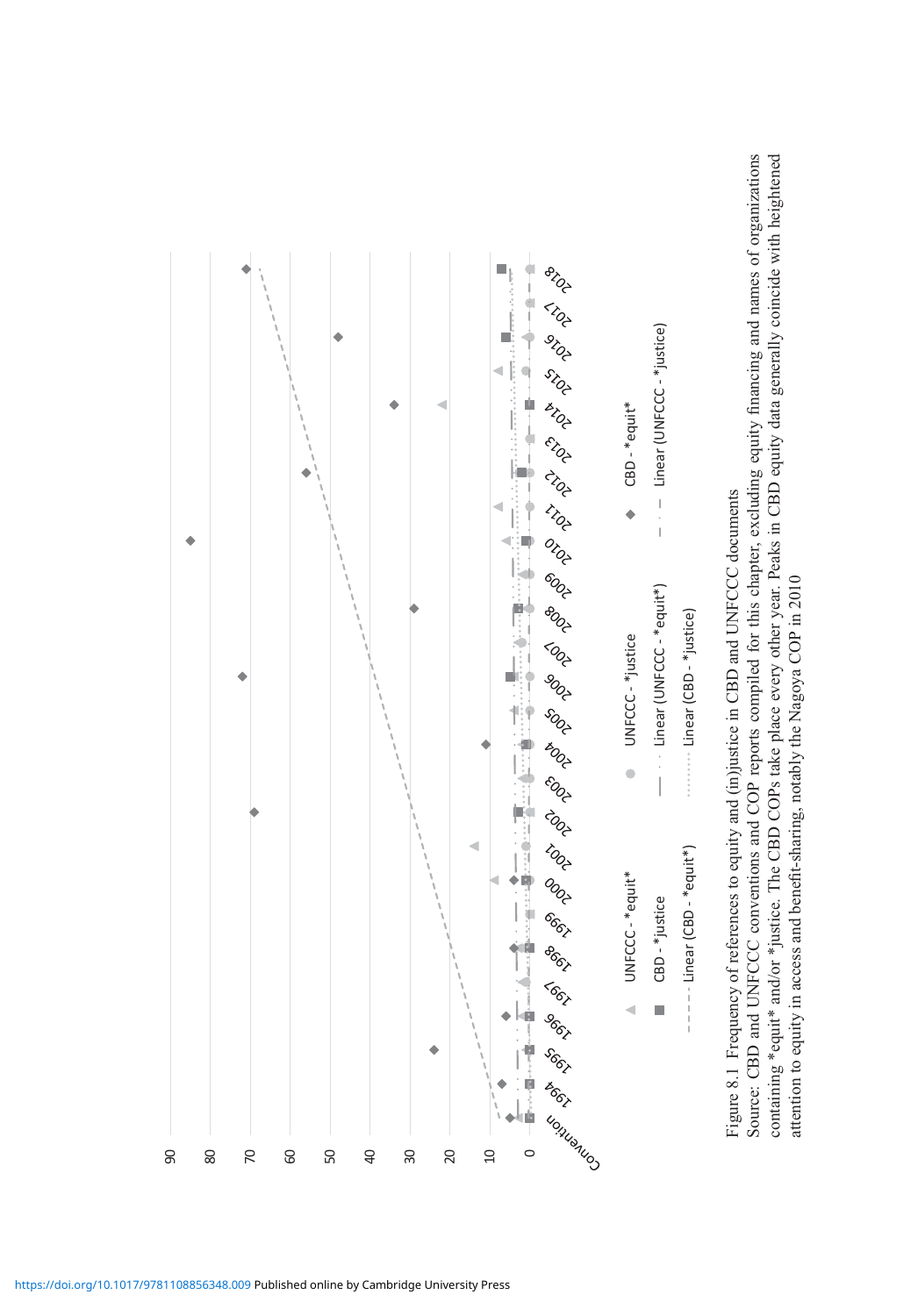This evidence reflects a broader observed tendency that equity is more commonly invoked than justice in international agreements (see also Okereke, 2008). In policy contexts, equity is often applied to specific policies or with a focus on a single dimension (most frequently distribution), allowing more politically sensitive issues such as historic land rights to be sidelined (Coolsaet et al., 2020).

Today, international policy norms on conservation cover most of the dimensions of justice introduced above (Dawson et al., 2018a; FAO, 2001, Article 1.1; Marion Suiseeya, 2017). In 2010, the CBD extended equity-related wording, which for a long time had been limited to access and benefit-sharing (ABS), to conservation efforts: Aichi Target 11 called for the conservation of biodiversity to take place through "effectively and equitably managed" protected areas (Zafra-Calvo et al., 2017).

Global norms entrenched in other international frameworks – especially ideas of rights – have played an increasingly important role in shaping debates about justice and equity in biodiversity governance (Coolsaet et al., 2020). Indigenous Peoples, for example, steward 85 percent of the world's remaining biodiversity, yet their ability to do so is threatened by weak and/or infringed political, economic and social rights (IPBES, 2019; Tauli-Corpuz, 2016). In recent years, the global Indigenous movement has worked to secure references to the UN Declaration on the Rights of Indigenous Peoples (UNDRIP) in texts negotiated at the CBD and the UNFCCC as ways to recognize their rights to self-determination, but also to protect their ability to steward lands and forests critical for biodiversity conservation (Marion Suiseeya and Zanotti, 2019). Linking biodiversity to the human rights to life and health, adequate standards of living and nondiscrimination in the enjoyment of rights, the UN Special Rapporteur on Human Rights and the Environment recognized that "the full enjoyment of human rights ... depends on biodiversity, and the degradation and loss of biodiversity undermine ... human rights" (Human Rights Council, 2017: 3). These developments have been complemented by the institutionalization of procedural environmental rights – particularly in regional agreements such as the Aarhus Convention and the Escazú Agreement – such as the right to participate in environmental decision-making and the recognition of rights to a healthy environment in many national constitutions (Gellers, 2017).

Despite these advances, biodiversity continues to decline at unprecedented rates, giving rise to calls to transform existing governance systems (see e.g. IPBES, 2019). The section that follows highlights justice and equity considerations that need to be taken into account specifically when moving toward transformative governance of biodiversity.

# 8.3 Rethinking Justice and Equity in the Context of Transformative Governance: Toward Just Transformation

What does transformation mean for justice and equity in biodiversity governance? Adopting the definition of Chapter 1, transformative governance embraces the multiple enabling processes that facilitate "fundamental system-wide reorganisation" (IPBES, 2019).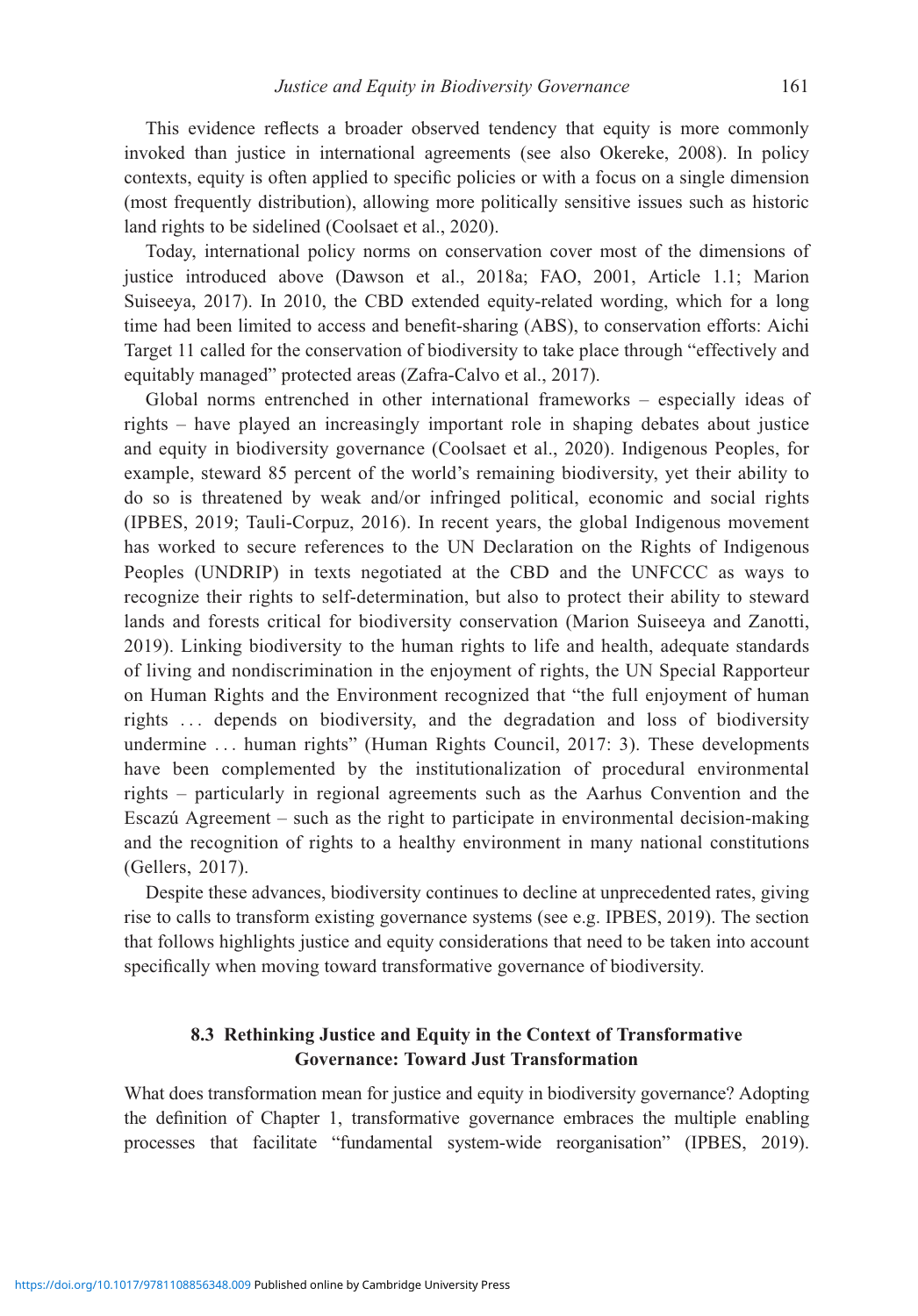Transformative governance "seeks to achieve desired societal values" (Chaffin et al., 2016: 408; see also Chapters 1 and 4). However, determining what is desirable – including whether transformation is desirable at all – and how to achieve a desired transformation involves contestation over values, interests and worldviews. Indeed, rethinking core societal values can be seen as a constitutive feature of transformative governance (Chapters 1 and 4; IPBES, 2019). Questions about who should be involved in this contestation, how values should be rethought and who has the authority to make decisions underscore the political character of transformation (Blythe et al., 2018; Patterson et al., 2017), hence posing concerns of justice. Nevertheless, existing accounts of sustainability transformations have been criticized for their lack of attention to justice (Martin et al., 2020; Patterson et al., 2017). In contrast to more conventional or incremental approaches to biodiversity governance, the depth, scale and urgency of change associated with transformative biodiversity governance demand reflecting on its association with social and environmental justice.

First, transformative change requires *deep shifts* in existing patterns of production and consumption, disrupting inequalities of power that drive and arise from these patterns. Not only could misguided attempts at transformation result in an unjust redistribution of resources, but powerful vested interests may also resist transformative change and defend an unjust status quo. While transformative governance is often portrayed as universally beneficial, transformations inevitably produce winners and losers (Blythe et al., 2018; Morrison et al., 2017; Patterson et al., 2017). Even if the normative ideal of transformative governance entails justice (as stipulated in the Introduction), the implications of different policy options can be difficult to predict, and some forms of social transformation may in practice yield injustice, e.g. if the creation of protected areas deprives Indigenous peoples and local communities of access to their traditional lands (Chapters 2, 11, 12). Moreover, policy-makers and other powerful actors may manipulate discourses of transformation for unjust ends, for example to justify business as usual or to shift responsibility for behavioral change away from themselves and onto consumers or citizens (Blythe et al., 2018).

Second, the geographic and temporal scale of transformative change magnifies the justice challenges for transformative governance. Transformative change will require attention to the drivers of biodiversity loss emanating in one part of the world while affecting another (Liu et al., 2013; Chapters 1 and 4), e.g. where demand for beef or soy in Europe drives land clearing in the Amazon rainforest. Moreover, addressing transformative change over large geographic regions will inevitably need to deal with a tremendous diversity of meanings and claims of justice. Yet conventional understandings of social justice often center on relationships among participants in a domestic social contract and struggle to conceptualize relations of justice at a global level (Sikor and Newell, 2014). With regard to temporal scale, a strong argument for transformative biodiversity governance is that the continued loss of biodiversity, even if equitably distributed for present generations, will inevitably disadvantage future generations (Alvarez and Coolsaet, 2020). However, the costs of initiating transformative change rest initially on the present generation, raising questions of intergenerational equity (Martin et al., 2013).

Third, the urgency of transformative governance intensifies questions about the feasibility of pursuing justice. Invoking an ecological or climate emergency risks circumventing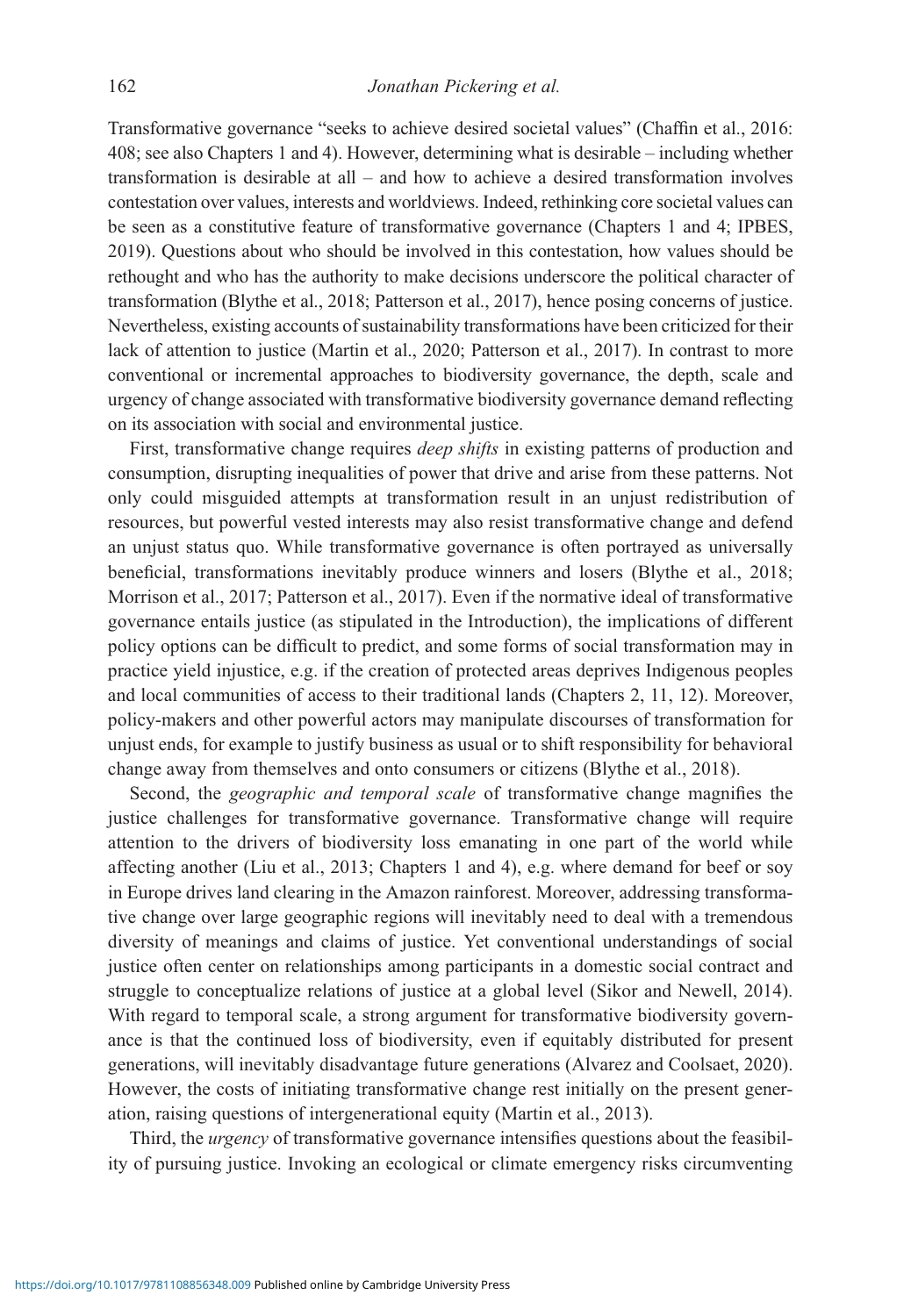democratic safeguards and resulting in unjust reforms (Niemeyer, 2014). However, while halting biodiversity loss is long overdue, the urgency of the task does not make it impossible to consider the justice implications of critical decisions. Indeed, if hasty action results in further injustice, this is likely to damage public support for transformative governance and ultimately be counterproductive (Dryzek and Pickering, 2019).

The remaining sections explore in more depth how questions of justice and equity can be addressed in specific areas of transformative governance. Our discussion builds on ideas of a "just transition" to more sustainable societies. While the term has become prominent in climate policy – underscoring that the transition to renewable energy should not disproportionately affect groups such as coal miners or low-income electricity consumers (Stevis, 2020) – scholars and activists have applied the term to environmental justice more broadly (Ciplet and Harrison, 2020). Thus, one could think of a just transition (Newell and Mulvaney, 2013; Swilling, 2019) or even a "just transformation" (Bennett et al., 2019; Schlosberg et al., 2017) of biodiversity governance.<sup>2</sup> The idea of just transformation speaks to the notion that transformative governance must be integrative and inclusive (Chapter 1), and calls attention to the interests of disadvantaged or marginalized groups in the context of transformation, including nonhuman species and ecosystems. One might object that, since the ideal of transformative governance necessarily entails justice, the idea of "just transformation" is tautologous. We believe, however, that processes of transformation (as distinct from *transformative change*) may be just or unjust (see also Bennett et al., 2019). Moreover, considerations of justice can easily be overshadowed by the pursuit of transformations toward environmental sustainability; hence the need to foreground a *just* transformation (Martin et al., 2020).

#### 8.4 How Should Decision-Making Processes Be Structured?

Transformative change demands a fundamental reordering and rescaling of how problems are defined, solutions are deliberated and decisions are reached. One of the five key ingredients of transformative governance set out in Chapter 1 is inclusive governance ("governance approaches through stakeholder engagement, including Indigenous Peoples and Local Communities, in decision-making processes." IPBES, 2019: 894). Transformative governance needs to be inclusive in order "to empower ... those whose interests are currently not being met and who represent values that constitute transformative change toward sustainability" (Chapter 1). Similarly, Chapter 1 stipulates that transformative governance needs to be *transdisciplinary*, "in ways that recognize different knowledge systems." Attention to inclusive and informed governance highlights the importance of procedural justice and recognition. At the same time, a just transformation further demands greater attention to the underlying forces that structure and constitute decision-making landscapes.

<sup>2</sup> Bennett et al. (2019: 5) define just transformations as "radical shifts in social–ecological system configurations through forced, emergent or deliberate processes that produce balanced and beneficial outcomes for both social justice and environmental sustainability." On the distinction between transition and transformation, see Chapters 1 and 4.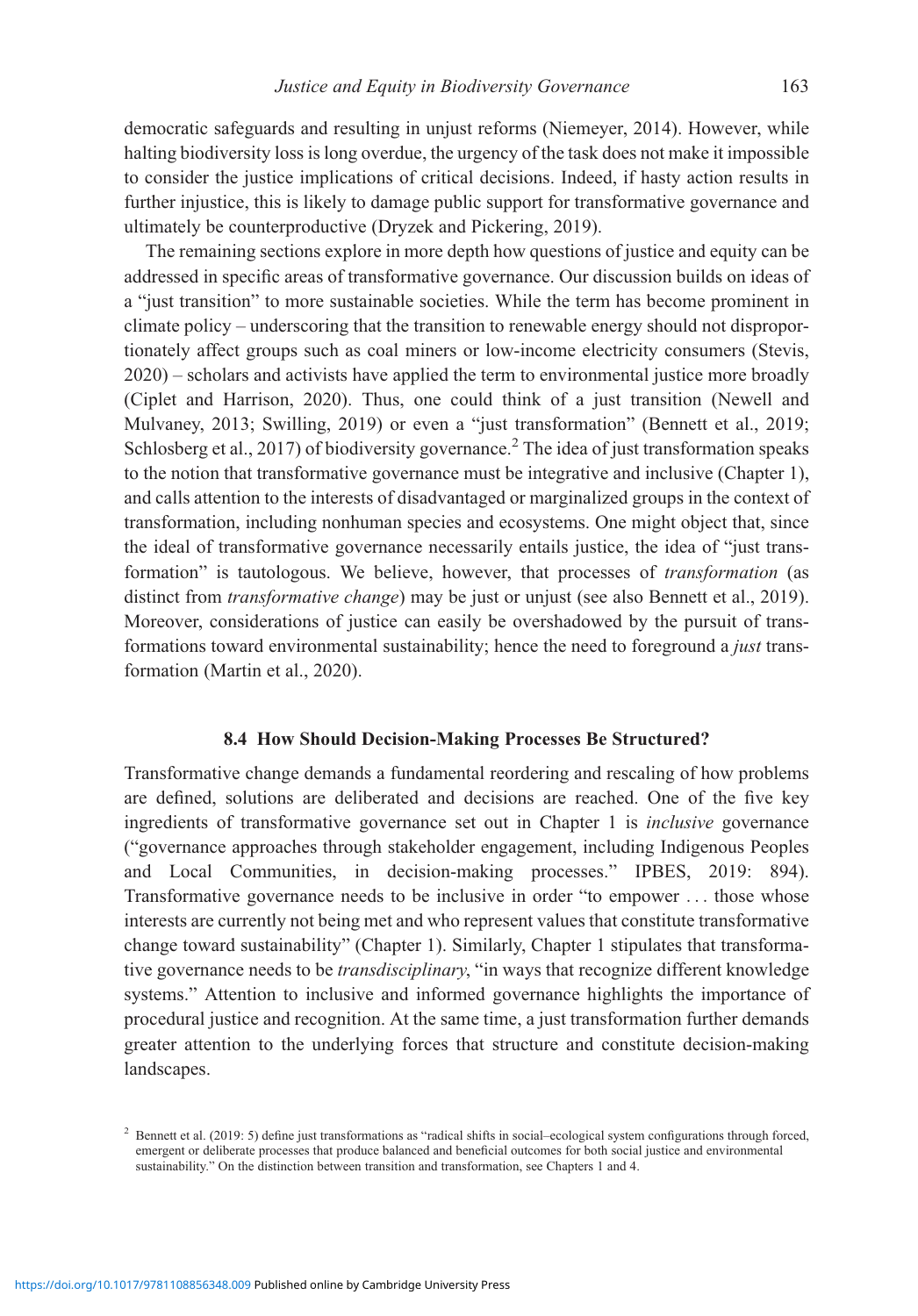Relative to other environmental problems, the CBD is generally considered to be a rather inclusive arena (Coolsaet and Pitseys, 2015; Cordonier Segger and Phillips, 2015), even though debates on these questions are ongoing (Reimerson, 2013). At a local level, however, biodiversity governance most commonly remains in the control of external actors, both public and private, through management regimes that seek to amend local practices and override customary institutions (Coolsaet et al., 2020). Biodiversity conservation initiatives that fail to include affected communities in decision-making often fail to achieve their conservation objectives (Bell and Carrick, 2017; Bennett and Satterfield, 2018; Dawson et al., 2018b). Unjust decision-making processes can spark new conflicts (Paavola, 2004), compound injustices (Sikor, 2013), foment distrust of the decision-making process and its proponents (Brechin et al., 2003; Hotes and Opgenoorth, 2014), and undermine broader biodiversity governance objectives (Martin, 2017).

Drawing on a growing body of literature examining concepts and practices for ensuring broad representation and inclusive decision-making (see e.g. Walker, 2012), we direct attention to three key questions: Who should be included in decision-making processes? On what terms should decision-making processes take place? At what point do requirements of recognition and procedural justice begin?

#### 8.4.1 Who Should Be Included in Decision-Making Processes?

At a minimum, procedural justice requires the inclusion and representation of affected parties in decision-making processes (Schlosberg, 2007). The authority to decide who should be included typically rests with powerful actors (e.g. governments or intergovernmental organizations) who may misuse this authority to entrench existing inequalities of power. However, that authority can be subjected to scrutiny and challenge by social movements or other actors. The task of assessing who counts as affected – and determining what sorts of processes justice requires – becomes even more complex in the context of transformative biodiversity governance, which may both extend and amplify the effects of ecological and policy change across different social groups.

Scholars and practitioners broadly agree that affected parties include those groups who are vulnerable to biodiversity loss and/or who might be adversely impacted by conservation policies (Martin et al., 2013). These groups include IPLC and other marginalized groups with land-, water- or sea-based identities and lifeways. Attending to how demographic features, such as gender, age, race, class and ethnicity, shape different groups' experiences with biodiversity governance is critical for understanding who affected parties are and how they are differentially affected (IPBES, 2019; Malin and Ryder, 2018; Marion Suiseeya and Zanotti, 2019). Efforts to address distributive injustice or lack of recognition may be undermined when those most affected are not part of decision-making processes (Marion Suiseeya, 2016). More contentious is how other actors affected by conservation policy – such as corporations whose practices contribute to biodiversity loss – should be included in decision-making processes in ways that do not reinforce or exacerbate asymmetries of power (Dempsey, 2016).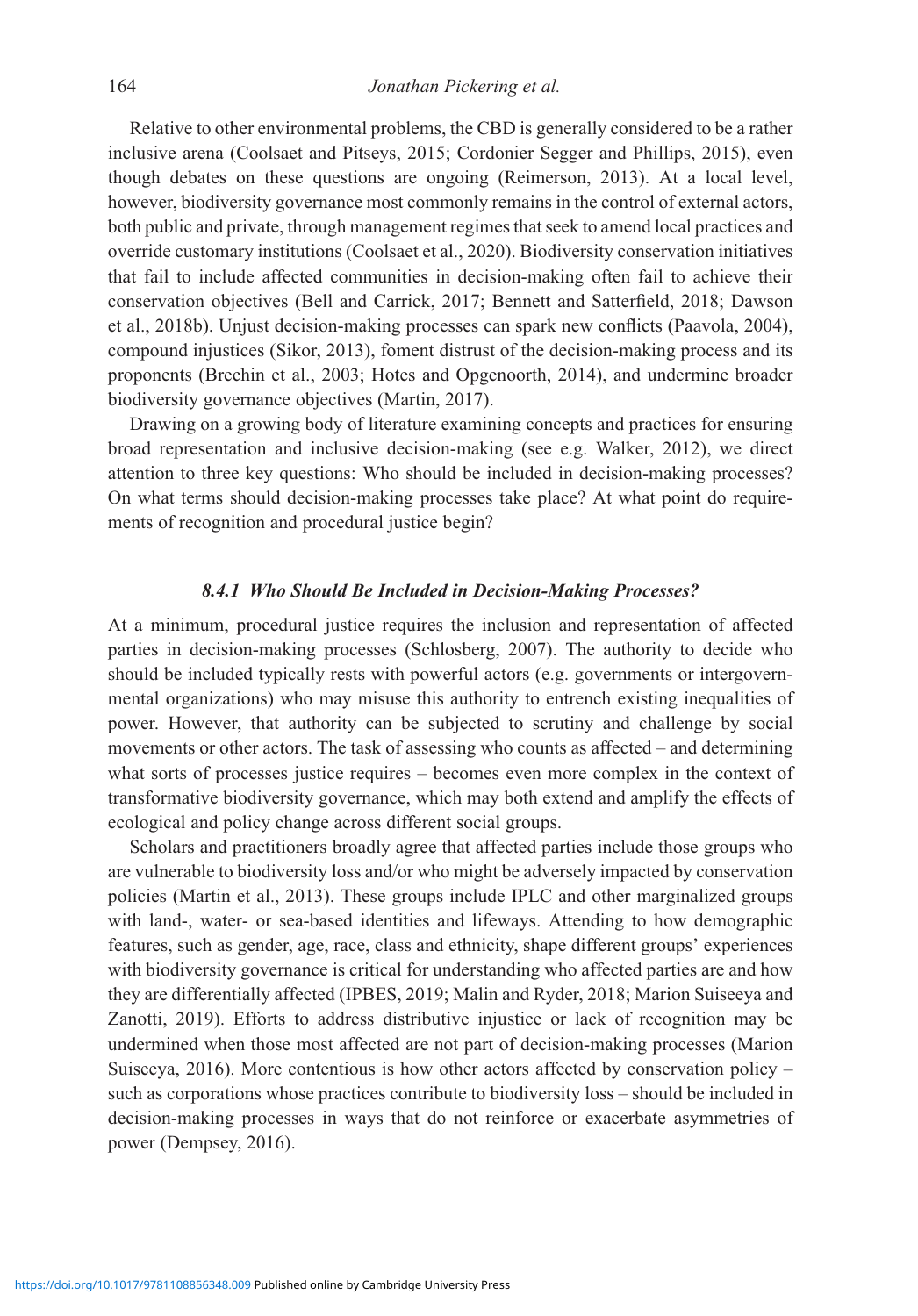#### 8.4.2 On What Terms Should Decision-Making Processes Take Place?

Procedural justice requires attention to at least four characteristics of affected actors' roles in decision-making processes: (1) physical presence of affected actors or their representatives in decision-making settings; (2) access, meaning the authority to be an active participant in decision-making processes rather than only an observer; (3) capacity to leverage access to exercise agency (e.g. the ability to initiate a proposal or make a statement without being first invited to do so) and (4) capacity to influence decision-making processes (Marion Suiseeya and Zanotti, 2019; Witter et al., 2015). Numerous studies have shown that presence and access alone are insufficient for procedural justice (Cooke and Kothari, 2001; Holland, 2017).

The CBD has been a leader among multilateral treaty bodies in the inclusion of IPLC in its decision-making processes (Jones-Walters and Çil, 2011). Unlike the UNFCCC, which severely limits how nonstate actors can directly engage in their proceedings, the CBD moves beyond presence as a measure of inclusion. For example, representatives from the IPLC constituency colead negotiations on issues that have direct implications for the wellbeing and lifeways of Indigenous peoples, such as the Convention's Working Group on Article 8(j) (which deals with traditional knowledge, innovations and practices) and related provisions. Indigenous peoples have similarly forged new ground in intergovernmental scientific bodies such as IPBES by securing formal mechanisms for integrating diverse knowledge and value systems into its processes (Tengö et al., 2017).

Procedural justice also requires attending to power inequalities and political representation. Uneven power relations – such as states' control over multilateral governance processes or the privileged access of some stakeholders to the ear of government – affect the ability of actors to contribute to decision-making processes (Schroeder, 2010). Tools such as Free, Prior and Informed Consent (FPIC) show how institutions can help to address power imbalances and dismantle barriers to direct engagement. If fully implemented, FPIC creates a formalized channel for marginalized groups to leverage their power by requiring that affected parties give consent to receiving biodiversity governance initiatives in their communities (Colchester and Ferrari, 2007).

In practice it is not feasible for everyone affected to directly engage in decisionmaking processes; all the more so in deliberation at a global level that affects billions of people. Not all actors may have the financial, linguistic, physical or social capabilities to participate directly (Reimerson, 2013). Where feasible, actors who cannot participate directly should be able to select their own representatives. In the case of nonhuman subjects (e.g. animals, plants and ecosystems), which cannot select humans to represent them, options include legally appointed custodians, or nongovernmental organizations or experts working on conservation or animal welfare and rights. Similarly, custodians may be formally appointed to represent future generations (Dryzek and Pickering, 2019; Schlosberg, 2007).

## 8.4.3 When Do Requirements of Recognition and Procedural Justice Begin?

Although most studies of procedural justice focus on collective decision-making processes, those processes only begin following the identification of a problem or issue. Public policy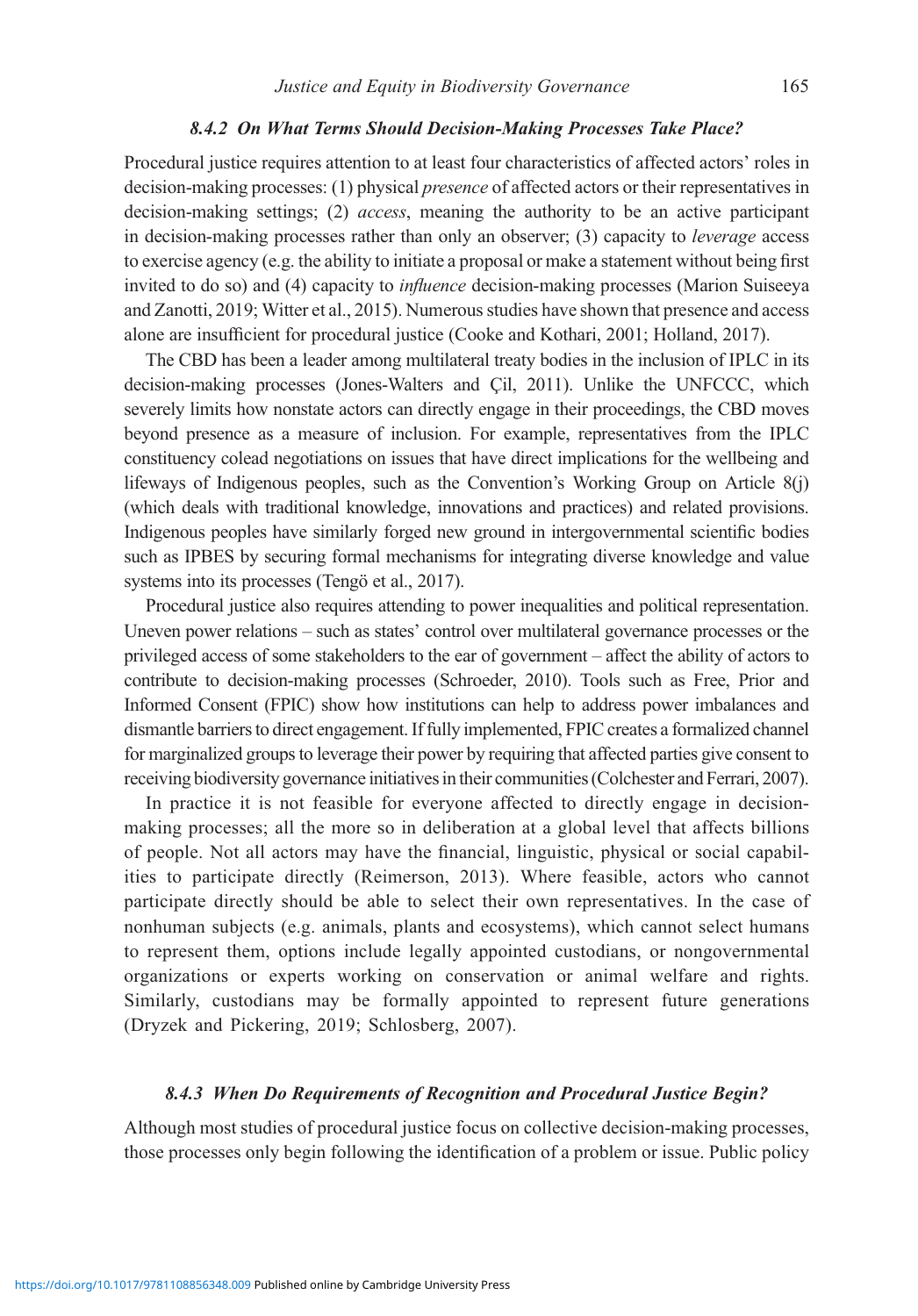and political ecology scholars have demonstrated the extraordinary power held by those who are able to define problems and set agendas (Bardach and Patashnik, 2019; Corson et al., 2014) and the extended effects of agendas that often carry forward beyond the initial decision-making process (Hughes and Vadrot, 2019; MacDonald and Corson, 2012). The resulting problem definitions, agendas and venues influence which actors and issues engage and are privileged in the process. Attending to the ways in which different power hierarchies and inequalities inform the phase before decision-making on a given problem begins (the "decision-impetus phase") is critical for advancing procedural justice (Marion Suiseeya, 2020).

One example of the importance of the decision-impetus phase is the problem of biodiversity itself. The framing of the biodiversity problem was initially driven largely by conservation biologists (Haila, 2017; Takacs, 1996). The idea of biodiversity subsequently gained wider acceptance but still carries certain connotations that affect power relations and may not resonate with certain groups, e.g. seeing biodiversity loss as the depletion of a resource rather than as the disruption of a harmonious relationship between humans and nonhumans (see Chapter 9; Martin et al., 2013). This example highlights that while inclusion of affected actors in established decision-making processes is a critical element of transformative governance, just transformation requires earlier and broader attention to procedural justice and recognition.

## 8.5 How Should Resources Be Mobilized and Allocated?

While transformative governance is likely to yield net economic benefits over the longer term, it will require large-scale mobilization of financial resources and a shift away from financing activities that harm biodiversity (CBD, 2020; Chaffin et al., 2016; McCarthy et al., 2012; Chapter 6). However, given vast disparities in incomes worldwide, capacity to mobilize resources domestically varies widely. Justice requires that higher-capacity countries support those with more limited capacity (Armstrong, 2019).

The CBD obliges developed countries to "provide new and additional financial resources" to enable developing countries to meet their obligations under the Convention (UN, 1992: Article 20.2). Subsequently, Aichi Target 20 aimed for the mobilization of financial resources to "increase substantially from the current levels." A high-level panel of the CBD (2012) estimated the cost of meeting the Aichi targets globally at US\$150– \$440 billion per year, and it is likely that the cost of meeting more ambitious post-2020 targets will be at least within this range (CBD, 2020). Accordingly, resource mobilization has emerged as a key priority for the post-2020 framework.

In this section, we focus on two key questions that a just scale-up of resources for transformative biodiversity governance must address:

- 1. How should the global effort of mobilizing resources be shared among nation-states and nonstate actors?
- 2. How should resources be allocated across countries and communities?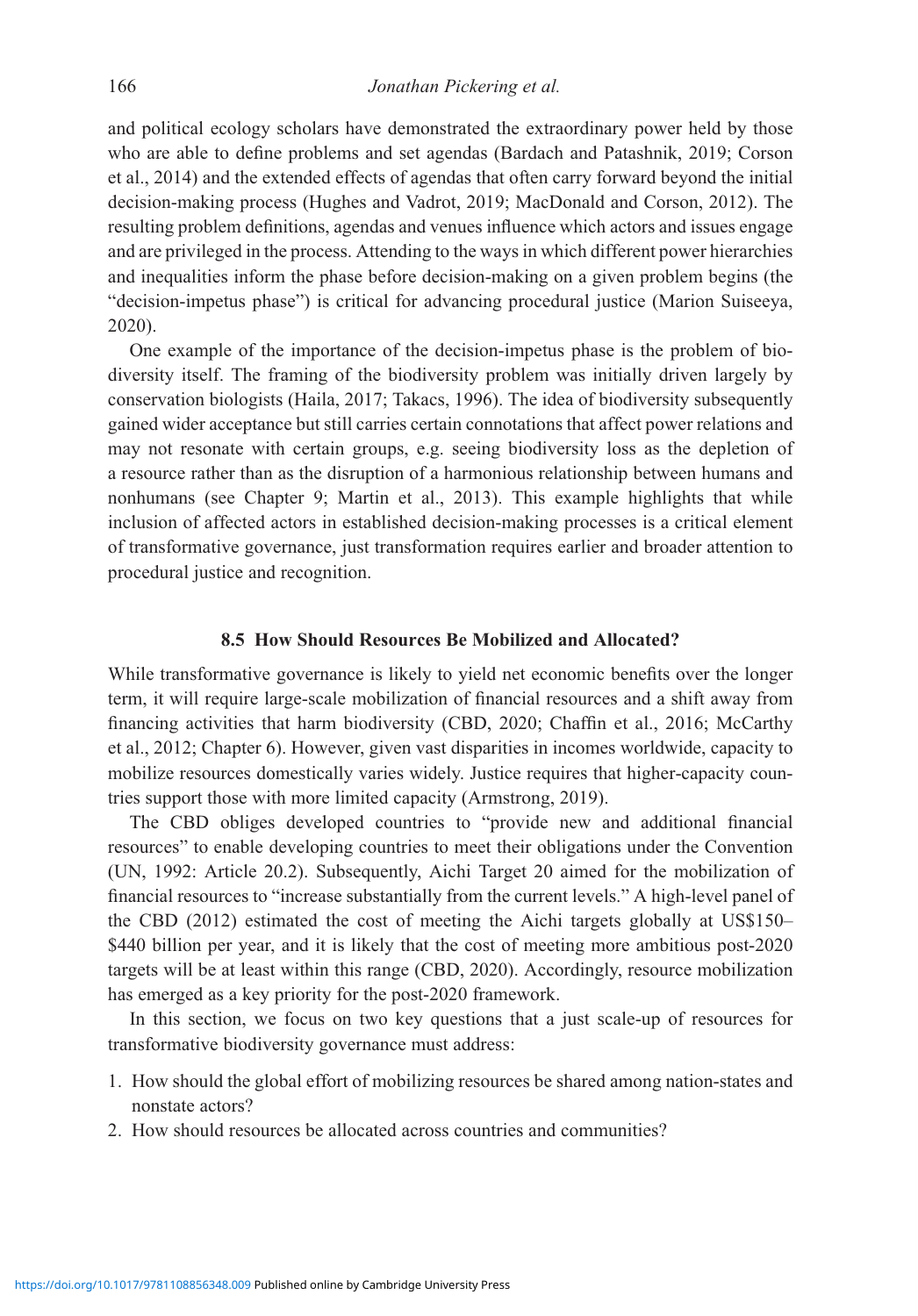Both questions raise complex issues of distributive justice but have been addressed far less in the literature on biodiversity finance than in literature on development assistance and climate finance. The discussion below draws on relevant findings from these other bodies of work.

## 8.5.1 Effort-Sharing

Recognizing the differentiated capabilities of its parties, the CBD notes "the importance of burden-sharing" among contributing parties in providing finance for developing countries (Article 20.2). This leaves open the question of which actors (whether states, international organizations, civil society or private actors) should contribute the most toward a scaled-up international financing effort: is it those who have contributed the most to biodiversity loss, those with the greatest capacity to mobilize resources or those who stand to gain the most (economically or otherwise) from conservation? These three principles – sometimes referred to as the contributor/polluter pays principle, the capacity to pay principle and the beneficiary pays principle – have been widely debated in the literature on climate justice (see e.g. Dellink et al., 2009; Page, 2011) but have so far received only modest attention in the literature on biodiversity finance (for notable contributions, see Armstrong, 2019; Balmford and Whitten, 2003).

While some argue that the extent to which actors will benefit from conservation should be the primary factor in distributing costs (Balmford and Whitten, 2003), others argue that a pluralist approach combining all three principles is necessary, not least because those who stand to benefit most – e.g. forest communities – may have little capacity to pay for additional conservation efforts, even though they are often the most active participants in existing conservation practices (Armstrong, 2019). Moreover, it would be unfair to expect potential beneficiaries to pay the most when others (e.g. consumers in other countries) may be driving biodiversity loss in those areas despite the availability of less destructive alternatives (Dowie, 2011).

To date, parties to the CBD have not been able to agree on how to translate principles of equity into transparent, quantified effort-sharing measures. Sharing the overall conservation financing effort typically operates more informally.<sup>3</sup> However, improved transparency about how much parties are providing could help to clarify which parties are fulfilling their obligations, and inclusive deliberation could help to build shared understandings about broad parameters for effort-sharing (Pickering et al., 2015).

#### 8.5.2 Allocation

Evidence indicates that conservation spending is more effective in lower-income countries than higher-income ones (Waldron et al., 2017), suggesting potential synergies between just allocation and effective ecological outcomes. However, when it comes to the question of

<sup>&</sup>lt;sup>3</sup> While the Global Environment Facility (GEF) has an established system of burden-sharing, this is not based on a strict formula derived from equity principles.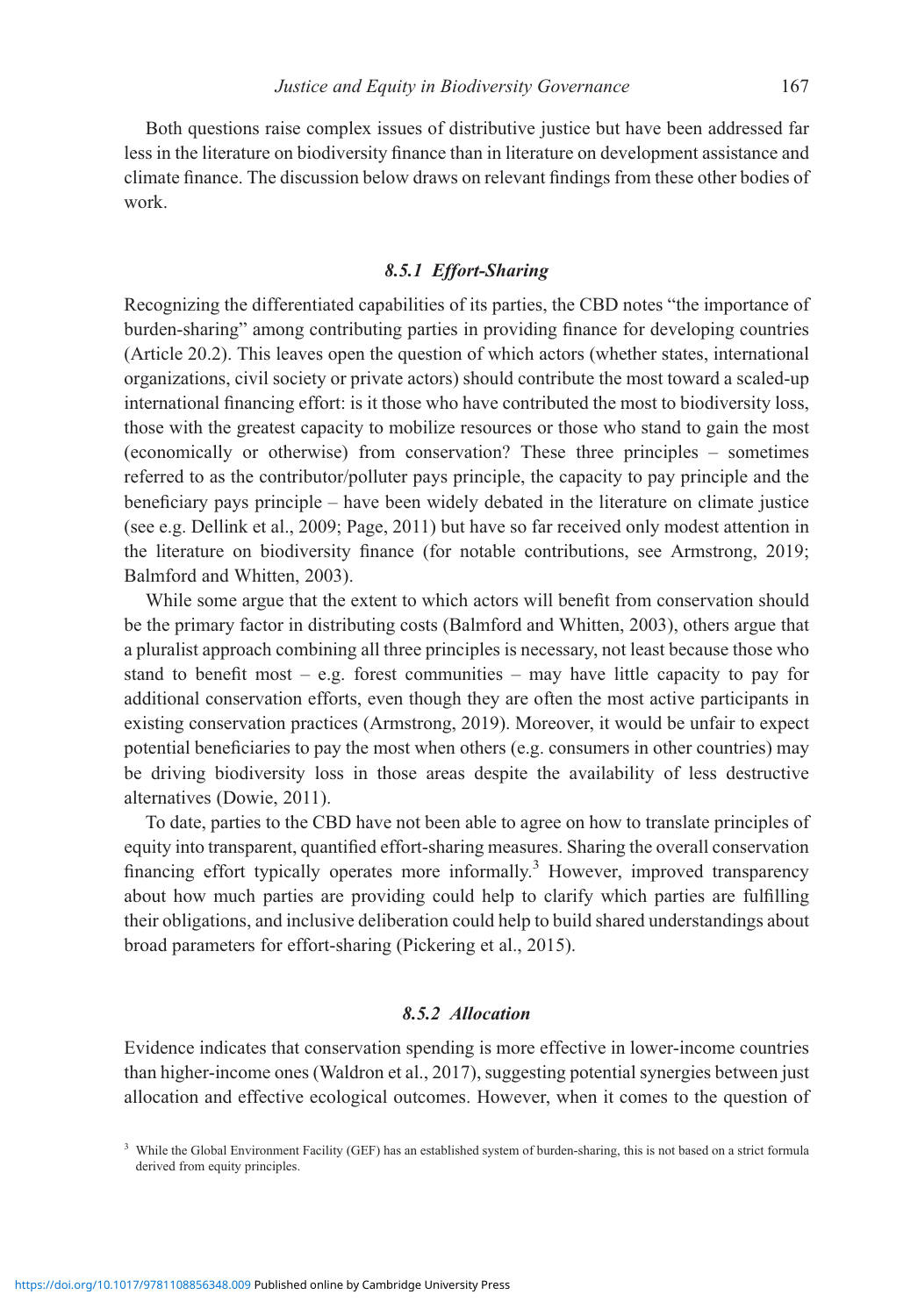allocating finance among lower-income countries, justice and effectiveness could pull in different directions.

Allocation according to need is a prominent justice-based principle for determining distribution, but in practice it competes with other principles of allocation. Existing patterns of allocation for environmental aid reflect a mix of donors' interests (e.g. supporting neighboring countries or trade partners) and equity considerations such as recipients' needs (e.g. national income and extent of the environmental problem) (Hicks et al., 2008). Miller et al. (2013) find that a country's biodiversity need (measured using indicators such as the number of threatened species or species richness) and quality of governance are strong predictors of the level of biodiversity aid it receives; income is negatively but weakly correlated with levels of biodiversity aid.

Trade-offs may arise in allocation decisions because the countries with the greatest levels of need may not be the ones with the greatest capacity to manage funds effectively, for example where low-income status coincides with limited institutional capacity. Managing these trade-offs is further complicated by different interpretations of need (e.g. degree of risk of biodiversity loss or capacity for domestic resource mobilization: Miller et al., 2013).

A massive scale-up of biodiversity finance would place considerable stress on existing institutional capacity to manage resources, particularly in countries with more constrained capacity (Presbitero, 2016). While this needs to be taken into account in efforts to maximize effective use of biodiversity finance, there is a risk that low-income countries could be further marginalized if the lion's share of funding goes to middle-income countries with stronger institutional capacity (Arndt and Tarp, 2017). Demand-driven mechanisms for allocating biodiversity finance may help to manage (if not fully resolve) these trade-offs, as recipient countries' level of demand for finance may reflect a mix of need and institutional capacity. Enhancing recipient countries' control over subnational allocation of biodiversity finance could enhance the effectiveness of implementation as well as furthering principles of procedural justice (Duus-Otterström, 2015).

# 8.6 How Can Transformative Governance Be Implemented Equitably?

In this section we discuss concerns arising for two prominent strategies that aim to address the drivers of biodiversity loss: (1) scaling up area-based conservation, and (2) mainstreaming biodiversity considerations across all sectors of decision-making.

## 8.6.1 Equitably Scaling Up Area-Based Conservation Initiatives

There is considerable debate regarding the expansion of area-based conservation and visions to achieve this, including whether expansion should comprise protected areas or "other effective area-based conservation measures" (OECMs) (Büscher et al., 2017; Dudley et al., 2018; Chapters 11 and 12). Here we focus on two key questions of justice that arise in scaling up conserved areas: (1) redistributive effects and (2) questions of procedural justice and recognition in decision-making.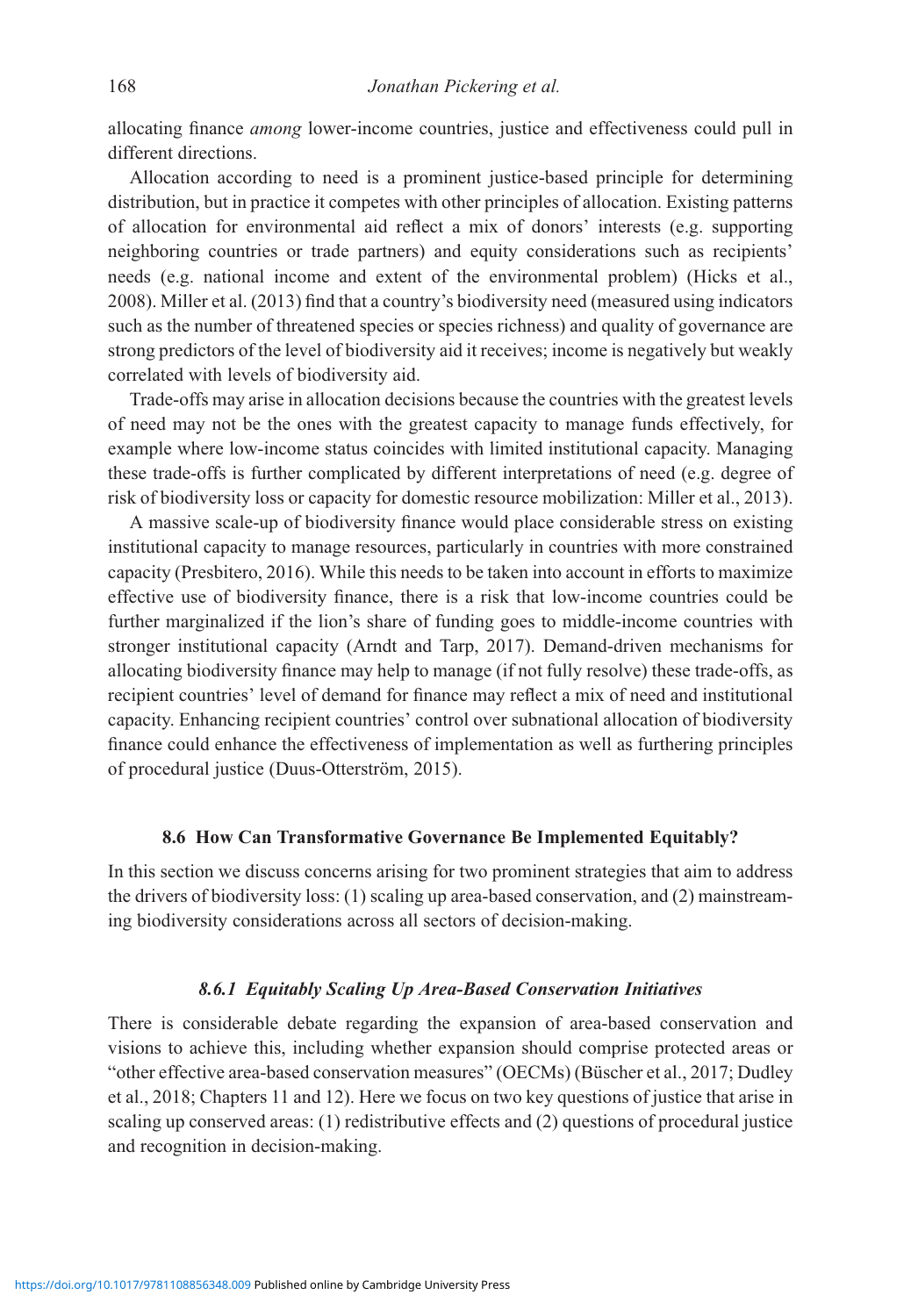Efforts to expand protected areas commonly curtail existing patterns of resource use in those areas. Recent pledges by many world leaders involve expanding protected areas to cover 30 percent of the Earth's land and ocean surface by 2030. Proposals to expand this to 50 percent – e.g. the Half Earth Project (inspired by Wilson, 2016) and Nature Needs Half (Kopnina et al., 2018) – could impact as many as one billion people (Schleicher et al., 2019). Such efforts could meet considerable political resistance from rural populations, particularly if they ignore the legacy of colonial land reallocations, displacement of IPLC and "green grabs" (Büscher et al., 2017). Equally, resistance may emerge from powerful groups (e.g. resource extraction or infrastructure industries) that are exploiting areas slated for protection. Although the redistributive effects of protected area expansion are often understood in human terms, an ecological justice perspective – which extends compassion, caring and rights to the entire living community – draws attention to the ways in which protected area expansion redistributes the Earth's resources between humans and nonhumans (Kopnina et al., 2018). A perspective on justice that encompasses both human and nonhuman concerns could highlight possible areas of convergence between ecocentric conservationists and social justice activists. In the Amazon, for example, coalitions have formed between conservation biologists and social scientists, or between grassroots popular movements and environmental organizations, that have resulted in the creation of protected areas that combine zones for sustainable use (encompassing subsistence or commercial exploitation) and conservation (Inoue and Franchini, 2020). The more ambitious the protected area target, the more challenging it is likely to be to achieve such convergence.

Protected area expansion raises complex governance issues relating to rights, access and control, such that the question of how protected areas are managed is as important as what is to be protected (Büscher et al., 2017; Coolsaet et al., 2020). In implementing international commitments on protected areas (such as Aichi Target 11), governments have tended to focus on the "headline" numbers of how much area is protected, with less emphasis on qualitative factors such as Aichi Target 11's call for protected areas and OECMs to be "equitably managed" (CBD, 2010). This is partly due to practical and conceptual difficulties of measuring equity. Some impact assessment and evaluation tools (see e.g. Schreckenberg et al., 2016; Zafra-Calvo et al., 2017) and conceptual frameworks (Pascual et al., 2017) incorporating the three dimensions of justice have been developed and adopted by the CBD as voluntary guidance (CBD, 2018). However, barriers remain both to the adoption of these tools and to the achievement of equitable management, particularly where national legal frameworks do not recognize customary land rights.

International recognition of the global network of Indigenous and community conserved areas (ICCAs), along with evidence of their mutual benefits for human wellbeing and nature, offers an example of an emergent transformative change in biodiversity governance (Armitage et al., 2020; IPBES, 2019: chapter 6: 61; Tran et al., 2020). Establishment of an ICCA or "territory of life" requires the autonomy of local people to govern and manage their territories. In many instances, this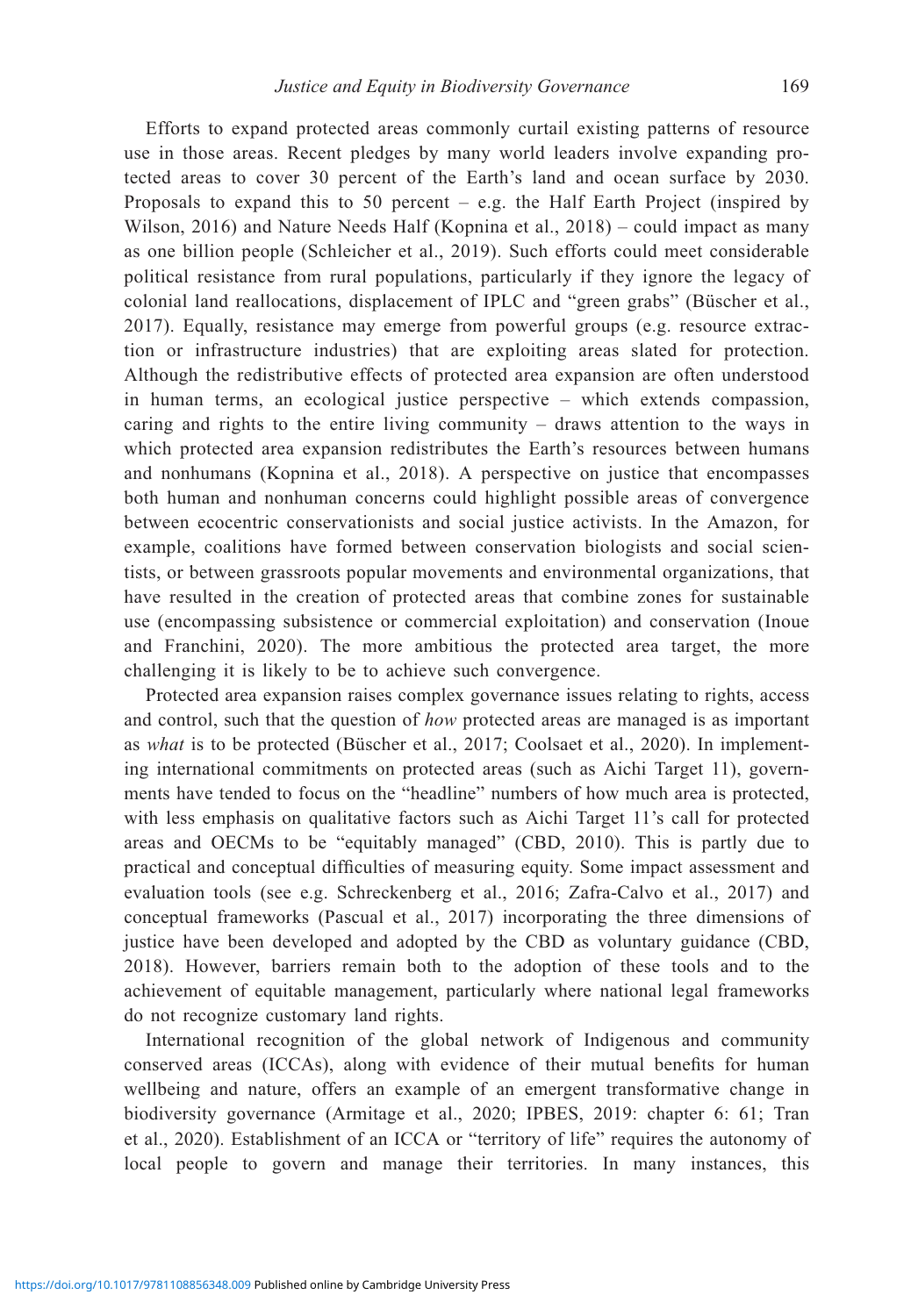necessitates an overhaul of land and other laws or policies to transfer power to local institutions, in addition to redressing discriminatory social and political norms. Thus, while a transformative scale-up of area-based conservation will pose significant challenges to existing power relations, it also offers an opportunity to redress a range of injustices (Tauli-Corpuz et al., 2020).

## 8.6.2 Justice and Equity in Mainstreaming Transformative Governance

Transformative governance beyond protected areas remains essential, as the main direct and indirect drivers of biodiversity loss emanate from outside these areas (Chapter 1; Büscher et al., 2017). Here we address risks of injustice when conservation interventions adversely affect marginalized groups. In implementing biodiversity governance, just transformation requires at a minimum (a) careful assessment to identify implementation options that avoid or minimize adverse effects on marginalized groups; and (b) where adverse effects cannot reasonably be avoided, incorporating additional measures to ensure that the wellbeing of these groups is protected.<sup>4</sup> As outlined in the Introduction, injustice may arise not only from practices that adversely impact biodiversity but also from measures to address biodiversity loss.

Taking the example of subsidies harmful to biodiversity (which are addressed in Aichi Target 3), some subsidies (e.g. for fossil fuel extraction) may benefit wealthy interests at the expense of disadvantaged groups, so dismantling them could yield a double dividend for biodiversity and social justice. However, other subsidies (e.g. for fuel or fertilizer) may be designed to benefit disadvantaged groups, so dismantling those subsidies may adversely affect those groups. More broadly, policies that seek to shift people's livelihoods away from practices that degrade biodiversity can exacerbate inequalities of gender, education, ethnicity or socioeconomic status (Bidaud et al., 2017; Blythe et al., 2018). While in some cases unequal impacts can be avoided by choosing an alternative option, in other cases there may be no reasonable alternatives, in which case supporting measures are required to mitigate those impacts.

We highlight four types of additional measures: monetary compensation, localized inkind support for livelihoods, broader social protection mechanisms and a wider-ranging reconfiguration of social and political relations.

First, economic theories of reform often emphasize monetary transfers to alleviate or compensate for adverse impacts (or conversely monetary incentives to adopt sustainable practices). International biodiversity finance, as outlined in Section 8.5, may help to reduce the risk that conservation efforts will impede the ability of developing countries to address other pressing development priorities. Similarly, payment for ecosystem services (PES) initiatives may enable communities to participate in conservation without endangering their livelihoods (IPBES, 2019). However, there remains the risk that a compensatory perspective will fail to recognize the

<sup>&</sup>lt;sup>4</sup> Note that these principles could also apply to area-based conservation measures.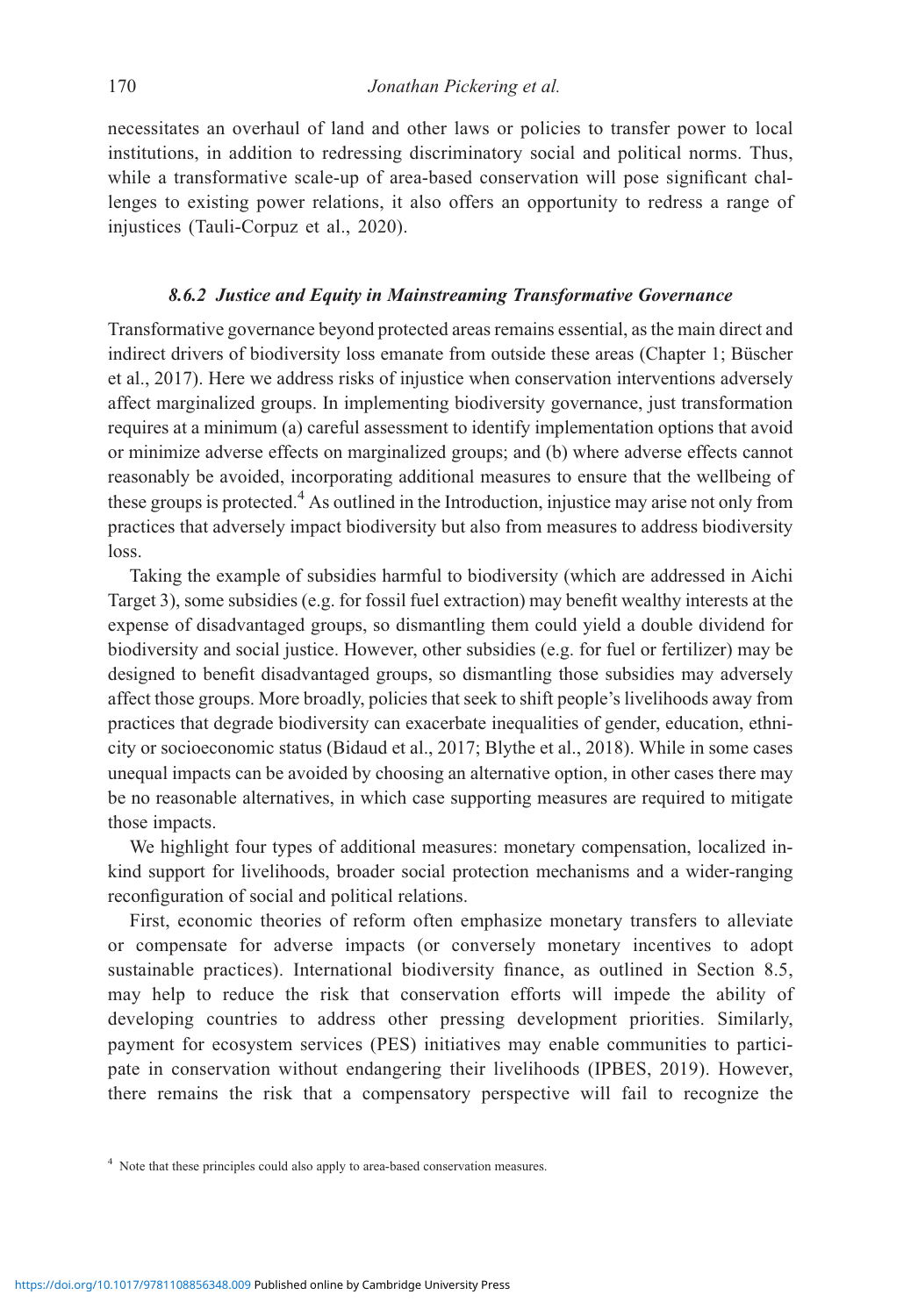incommensurability of different values attached to nature, the agency of affected groups and other options for enhancing their wellbeing (Lliso et al., 2020).

A second option is localized support for livelihoods, such as through integrated conservation and development projects (ICDPs). Most case studies report that local integrated approaches to conservation have yielded very little benefit to people, even in cases that led to more effective conservation (Lund and Saito-Jensen, 2013; Twinamatsiko et al., 2014). The emerging understanding from this experience is that conservation effectiveness should be conceived as linked to social justice, rather than to a narrow economic understanding of development. In other words, for biodiversity governance to be transformative it is necessary to shift from an "integrated conservation and development" model to one of "integrated conservation and justice" (Martin, 2017; Vucetich et al., 2018). This would include, for example, stronger recognition of local visions of nature in decision-making processes and support for local environmental stewardship instead of separating local livelihoods from ecosystems or resources of conservation value.

The need to scale up and mainstream biodiversity objectives beyond individual projects points to the importance of exploring a third kind of measure: broad-based social protection mechanisms. These could take the form of unemployment insurance, welfare payments or cash transfers for low-income families (e.g. the Bolsa Floresta program in Brazil), universal basic income or other instruments (de Haan, 2014). Unlike projectspecific support, these measures would help to safeguard communities against a wider range of risks to their wellbeing. However, broader redistributive measures may be difficult to implement effectively – particularly in low-income countries – and may need to be supplemented by international support.

Finally, a fourth strategy is to combine conservation measures with broader systemic reform that advances all dimensions of justice, particularly for marginalized groups and environment and human rights defenders (Bille Larsen et al., 2021; Scheidel et al., 2020). This could occur through formal recognition of the rights of IPLC (e.g. through constitutional recognition, parliamentary representation or treaty processes), strengthening social safeguards in conservation policy (to address concerns of displacement and impacts on livelihoods), reform of land tenure legislation, or other measures (Tran et al., 2020). This fourth strategy underscores the importance of thinking well beyond the conventional policy toolkit of financial transfers if just transformation is to be achieved.

#### 8.7 Policy Implications

Our review confirms that action is required at multiple levels to reinterpret and uphold justice in transformative biodiversity governance across diverse geographic, temporal and spatial scales. Key areas for policy innovation emerging from the preceding sections that could enhance justice in transformative governance – especially through the implementation of the Global Biodiversity Framework – are outlined in Box 8.1.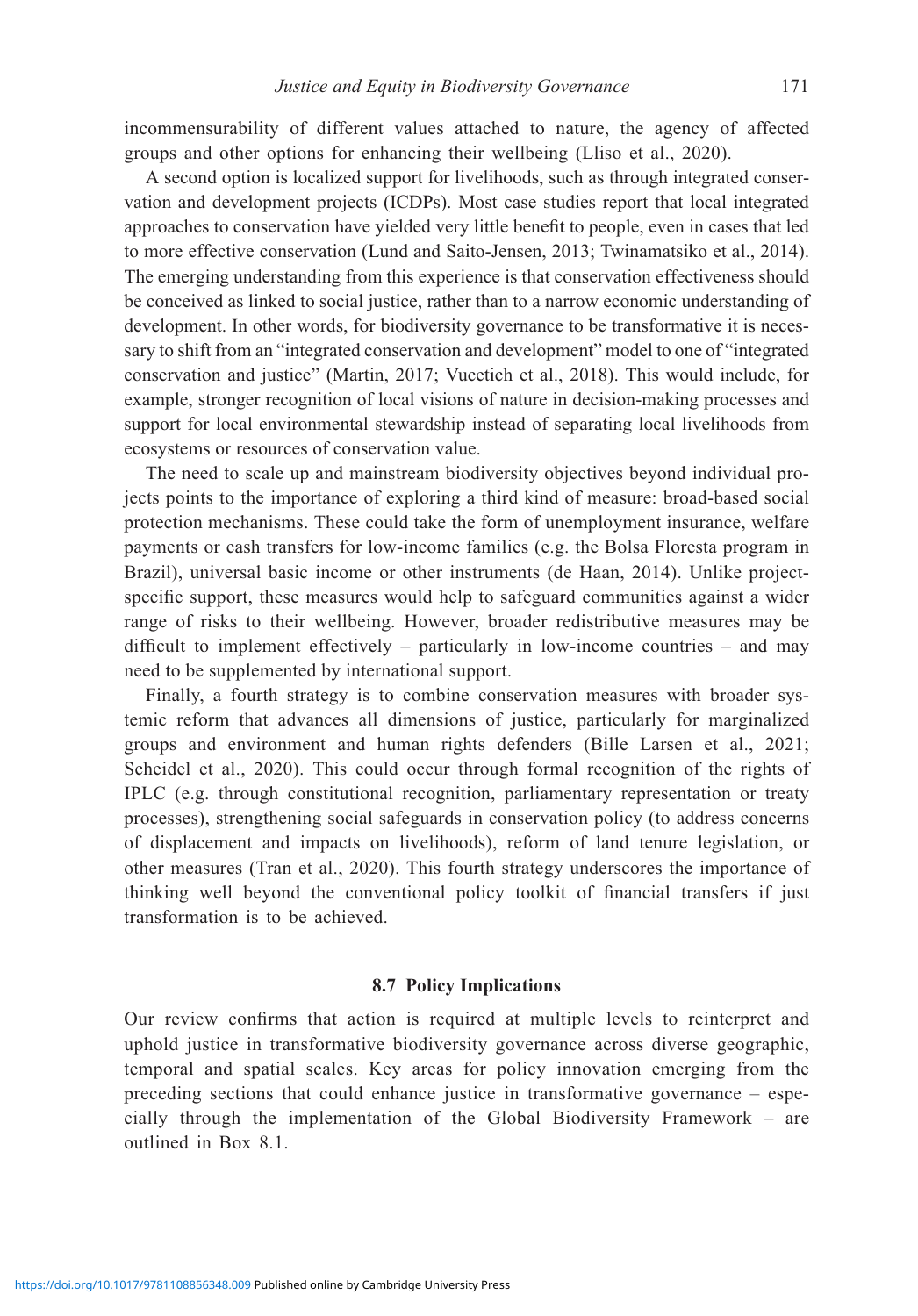# Box 8.1: Policy options for advancing justice in transformative biodiversity governance

- Norm development and fulfillment: Further development of international norms of equity and justice in global sustainability governance could take the form of new norms (e.g. just biodiversity governance) or further diffusion or expansion of existing norms (e.g. the application of human rights to biodiversity governance, or entrenchment of the principle of equity across all three objectives of the CBD). However, norm development by itself is insufficient: indeed, it could be argued that the CBD already has a range of well-developed norms to work with, and that the key issue is *compliance* with or *fulfillment* of those norms – an issue that we address in the subsequent points in this list.
- Policy integration: There is a need for stronger integration of justice concerns in biodiversity policy-making, policy implementation and policy review at all levels of governance. One option for doing so would be to build on the Sustainable Development Goals (SDGs) framework – which includes goals on biodiversity and on social and economic equity, along with other socioeconomic objectives – and associated tools for mapping and managing synergies and trade-offs across goals (e.g. ICSU, 2017).
- Decision-making: Greater attention to how existing approaches to decision-making can exacerbate injustices could be coupled with further entrenchment of procedural rights (including through the Aarhus Convention and related international agreements), practices and measures (e.g. FPIC) to ensure that marginalized groups can shape and influence collective decision-making.
- Resource mobilization: This could take the form of credible, time-bound, multilateral, national and nonstate commitments to scale up resource mobilization to support biodiversity policy in developing countries – including meaningful progress on the long-discussed idea of a multilateral benefit-sharing mechanism (Nagoya Protocol, Article 10; see Chapters 6, 10 and 15) – along with efforts to build shared understandings about equitable effort-sharing and allocation of resources.
- Implementation: Alongside more conventional measures to alleviate the impacts of conservation initiatives on marginalized groups (including social impact assessment and financial transfers), just transformation is likely to require strengthening broad-based social safety nets, international recognition of ICCAs and other measures to remedy unjust asymmetries of power in political systems (e.g. land reform and recognition of Indigenous rights).
- Monitoring, evaluation and accountability: Meaningful mechanisms for monitoring and evaluating equity in conservation, sustainable use and benefit-sharing need to be developed, incorporated into decision-making, and used in reporting on national and collective performance under the post-2020 framework. Existing voluntary guidance for assessing equity in protected area management could be implemented as standard, used to hold decision-makers accountable and extended to other areas of biodiversity governance. Stronger measures are required to ensure that policy-makers and other actors are held accountable for their commitments to transformative change, and that legal sanctions are strengthened for those who persecute environmental defenders or wantonly destroy biodiversity on a large scale.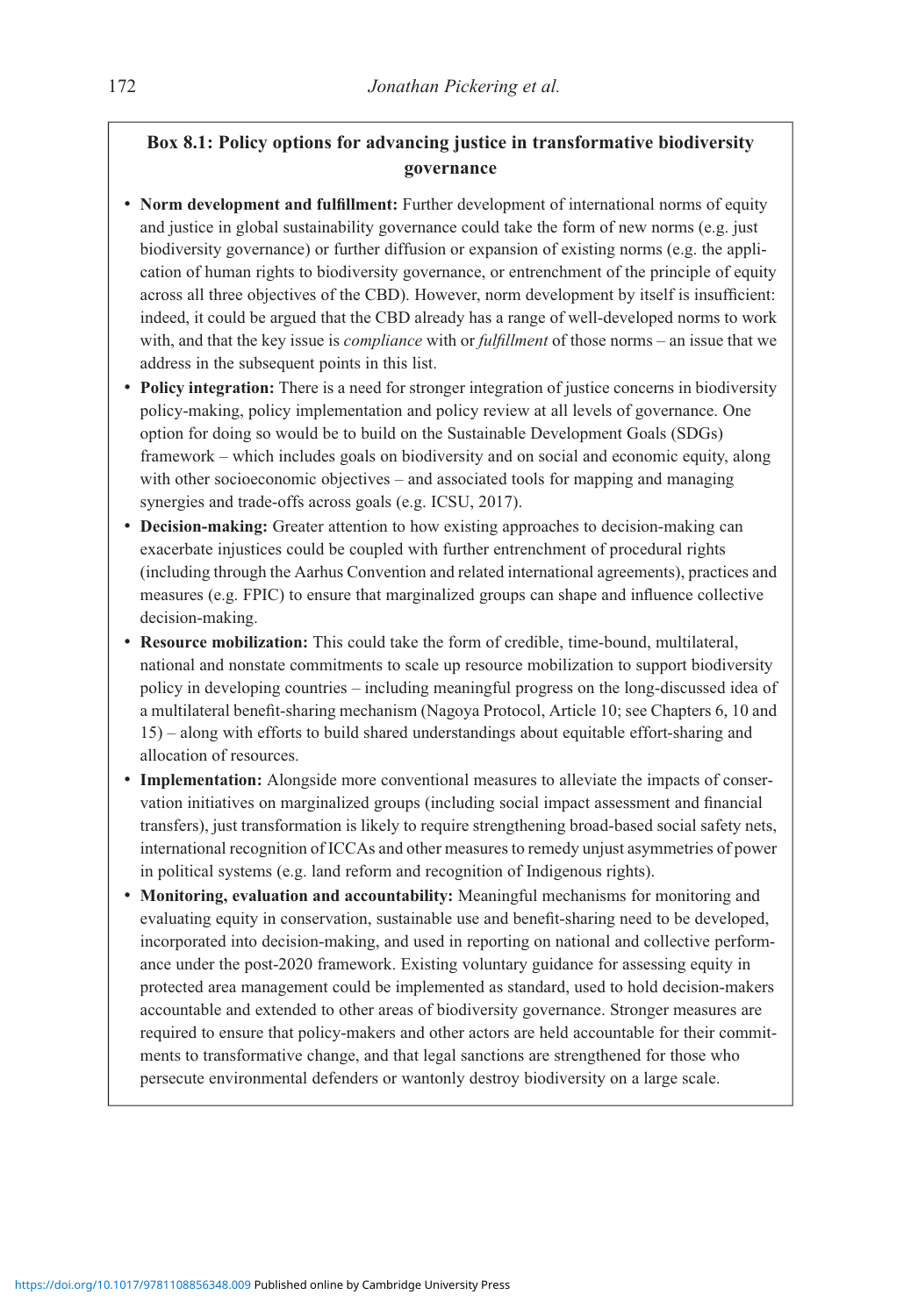#### 8.8 Conclusion

This chapter has demonstrated that in both conceptualizing and implementing transformative biodiversity governance, issues of justice need urgent attention. Justice is at the core of how to envision and achieve transformative change, and how to maintain a desired future state. Failure to take account of preexisting unjust conditions – or the potential for misguided governance strategies to create further injustice – may not only result in morally reprehensible decisions but may also provoke resistance that ultimately blocks transformative change and results in a failure to address the underlying causes of biodiversity loss. Transformative governance requires not only inclusive governance but a broader integrative vision of justice and sustainability, exemplified by the idea of just transformation.

The literature reviewed in this chapter emphasizes the need for a multidimensional view of justice – comprising not only distributive justice but also procedural justice and recognition – as well as attention to global, intergenerational and interspecies aspects, while also remaining cognizant of diverse social values and local circumstances. The depth, scale and urgency of transformative change underscore the importance of a multidimensional perspective. Achieving a simultaneous transformation toward justice and sustainability remains a daunting challenge replete with complex trade-offs. Nevertheless, it remains vital to strive for a just transformation in which everyone – especially those most often excluded in society – is able to participate in, influence and benefit from more just and sustainable biodiversity governance.

#### References

- Adam, R. (2014). Elephant treaties: The colonial legacy of the biodiversity crisis. Hanover; London: University Press of New England.
- Agyeman, J., Bullard, R. D., and Evans, B. (Eds.). (2003). Just sustainabilities: Development in an unequal world. Cambridge, MA: MIT Press.
- Alvarez, L., and Coolsaet, B. (2020). Decolonising environmental justice studies: A Latin-American perspective. Capitalism Nature Socialism 31, 50–69.
- Armitage, D., Mbatha, P., Muhl, E. K., Rice, W., and Sowman, M. (2020). Governance principles for community-centered conservation in the post-2020 global biodiversity framework. Conservation Science and Practice 2, e160.
- Armstrong, C. (2019). Sharing conservation burdens fairly. Conservation Biology 33, 554–560.
- Arndt, C., and Tarp, F. (2017). Aid, environment and climate change. Review of Development Economics 21, 285–303.
- Balmford, A., and Whitten, T. (2003). Who should pay for tropical conservation, and how could the costs be met? Oryx 37, 238–250.
- Bardach, E., and Patashnik, E.M. (2019). A practical guide for policy analysis: The eightfold path to more effective problem solving: Thousand Oaks, CA:CQ Press.
- Bell, D., and Carrick, J. (2017). Procedural environmental justice. In: The Routledge Handbook of Environmental Justice. R. Holifield, J. Chakraborty and G. Walker (Eds.), pp. 101–112. Abingdon: Routledge.
- Bennett, N. J., Blythe, J., Cisneros-Montemayor, A. M., Singh, G. G., and Sumaila, U. R. (2019). Just transformations to sustainability. Sustainability 11(14), 3881.
- Bennett, N. J., and Satterfield, T. (2018). Environmental governance: A practical framework to guide design, evaluation, and analysis. Conservation Letters 11, e12600.
- Bidaud, C., Schreckenberg, K., Rabeharison, M., et al. (2017). The sweet and the bitter: Intertwined positive and negative social impacts of a biodiversity offset. Conservation and Society 15, 1–13.

<https://doi.org/10.1017/9781108856348.009>Published online by Cambridge University Press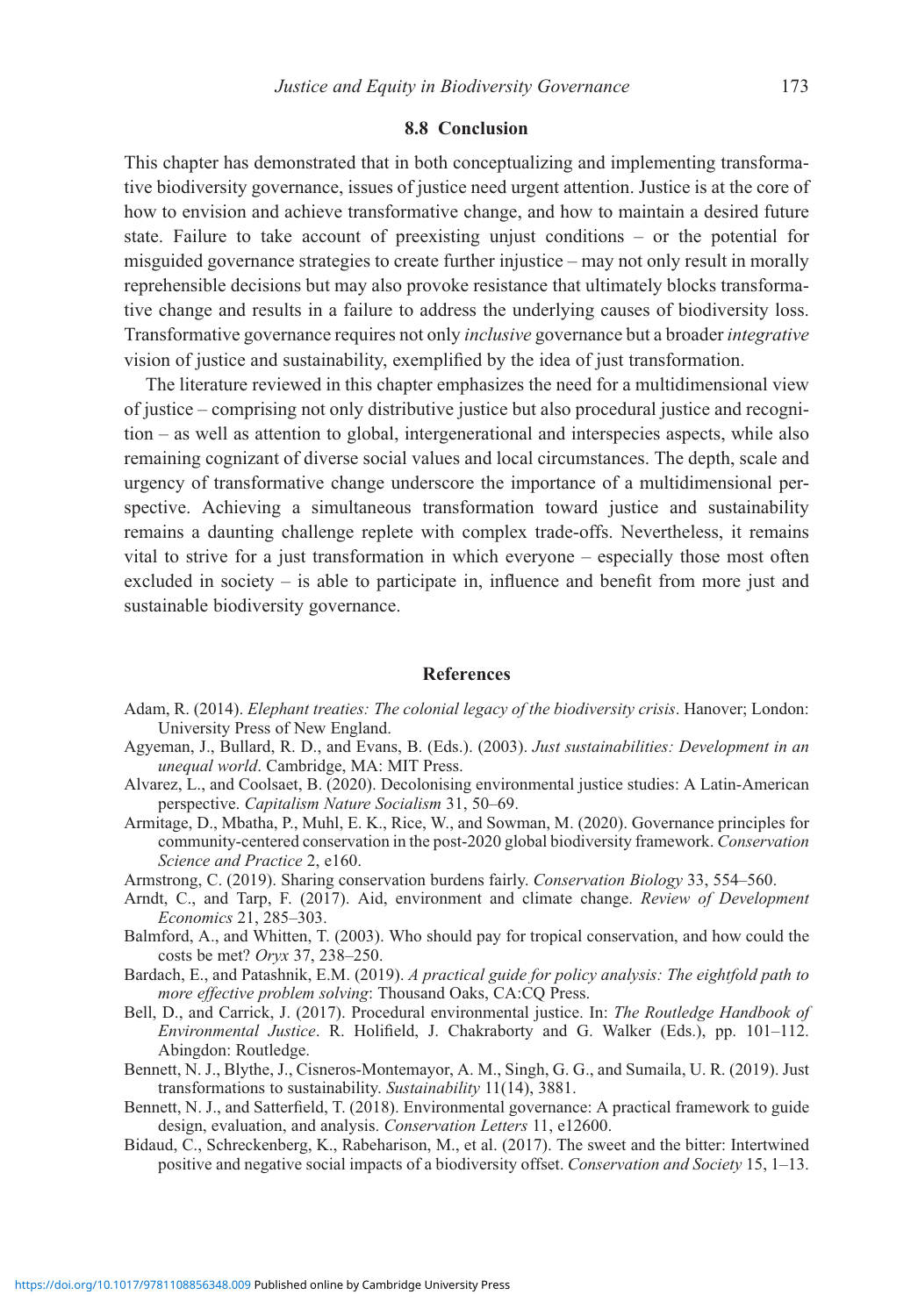- Bille Larsen, P., Le Billon, P., Menton, M., et al. (2021). Understanding and responding to the environmental human rights defenders crisis: The case for conservation action. Conservation Letters 14, e12777.
- Blythe, J., Silver, J., Evans, L., et al. (2018). The dark side of transformation: Latent risks in contemporary sustainability discourse. Antipode 50, 1206–1223.
- Brechin, S. R., Fortwangler, C. L., Wilshusen, P. R., and West, P. C. (2003). Contested nature: Promoting international biodiversity with social justice in the twenty-first century. Albany: SUNY Press.
- Broggiato, A., Dedeurwaerdere, T., Batur, F., and Coolsaet, B. (2015). Access benefit-sharing and the Nagoya Protocol: The confluence of abiding legal doctrines. In: Implementing the Nagoya Protocol. Comparing Access and Benefit-sharing Regimes in Europe. B. Coolsaet, F. Batur, A. Broggiato, J. Pitseyes and T. Dedeurwaerdere (Eds.), pp. 1–29. Leiden: Brill/Martinus Nijhoff
- Büscher, B., Fletcher, R., Brockington, D., et al. (2017). Half-Earth or Whole Earth? Radical ideas for conservation, and their implications. Oryx 51, 407–410.
- CBD. (2010). The strategic plan for biodiversity 2011–2020 and the Aichi Biodiversity Targets. Decision X/2. UNEP/CBD/COP/DEC/X/2 (October 29, 2010).
	- (2018). Protected areas and other effective area-based conservation measures. Decision adopted by the Conference of the Parties to the Convention on Biological Diversity. CBD/COP/DEC/14/8 (November 30, 2018).
	- (2020). Estimation of resources needed for implementing the post-2020 global biodiversity framework: Preliminary second report of the panel of experts on resource mobilization. CBD/SBI/3/5/ Add.2 (June 18, 2020).
- Celermajer, D., Schlosberg, D., Rickards, L., et al. (2021). Multispecies justice: Theories, challenges, and a research agenda for environmental politics. Environmental Politics 30, 119–140.
- Chaffin, B. C., Garmestani, A. S., Gunderson, L. H., et al. (2016). Transformative environmental governance. Annual Review of Environment and Resources 41, 399–423.
- Ciplet, D., and Harrison, J. L. (2020). Transition tensions: Mapping conflicts in movements for a just and sustainable transition. Environmental Politics 29, 435–456. DOI: 10.1080/ 09644016.2019.1595883
- Colchester, M., and Ferrari, M. F. (2007). Making FPIC–free, prior and informed consent–work: Challenges and prospects for indigenous peoples. Moreton-in-Marsh: Forest Peoples Programme. Available from <https://bit.ly/3HiV2rt>.
- Cooke, B., and Kothari, U. (2001). Participation: The new tyranny? London; New York: Zed Books.
- Coolsaet, B., Dawson, N., Rabitz, F., and Lovera, S. (2020). Access and allocation in global biodiversity governance: A review. International Environmental Agreements: Politics, Law and Economics 20, 359–375.
- Coolsaet, B., and Pitseys, J. (2015). Fair and equitable negotiations? African influence and the international access and benefit-sharing regime. Global Environmental Politics 15, 38–56.
- Cordonier Segger, M. C., and Phillips, F. K. (2015). Indigenous traditional knowledge for sustainable development: The biodiversity convention and plant treaty regimes. Journal of Forest Research 20, 430–437.
- Corson, C., Gruby, R., Witter, R., et al. (2014). Everyone's solution? Defining and redefining protected areas at the convention on biological diversity. Conservation and Society 12, 190–202.
- Davoudi, S., and Brooks, E. (2014). When does unequal become unfair? Judging claims of environmental injustice. Environment and Planning A 46, 2686–2702.
- Dawson, N., Coolsaet, B., and Martin, A. (2018a). Justice and equity: Emerging research and policy approaches to address ecosystem service trade-offs. In: Ecosystem services and poverty alleviation. trade-offs and governance. K. Schreckenberg, G. Mace and M. Poudyal (Eds.), pp. 22–38. London: Routledge.
- Dawson, N. M., Martin, A., and Danielsen, F. (2018b). Assessing equity in protected area governance: Approaches to promote just and effective conservation. Conservation Letters 11, e12388. DOI: 10.1111/conl.12388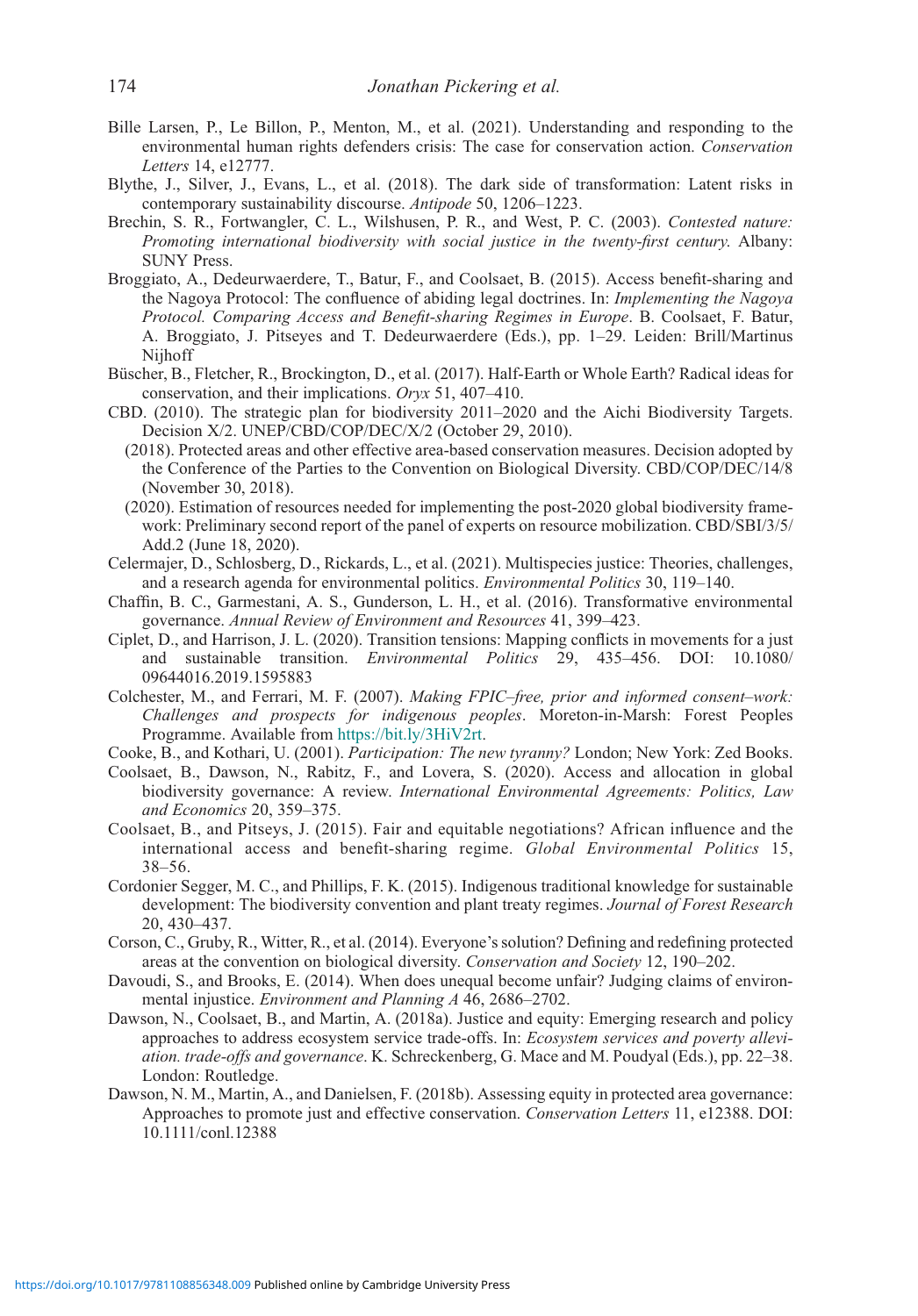- de Haan, A. (2014). The rise of social protection in development: Progress, pitfalls and politics. European Journal of Development Research 26, 311–321.
- Dellink, R., Den Elzen, M., Aiking, H., et al. (2009). Sharing the burden of financing adaptation to climate change. Global Environmental Change 19, 411–421.
- Dempsey, J. (2016). Enterprising nature: Economics, markets, and finance in global biodiversity politics. Chichester, UK: Wiley.
- Dowie, M. (2011). Conservation refugees: The hundred-year conflict between global conservation and native peoples. Cambridge, MA: MIT Press.
- Dryzek, J. S., and Pickering, J. (2019). The politics of the Anthropocene. Oxford: Oxford University Press.
- Dudley, N., Jonas, H., Nelson, F., et al. (2018). The essential role of other effective area-based conservation measures in achieving big bold conservation targets. Global Ecology and Conservation 15, e00424.
- Duus-Otterström, G. (2015). Allocating climate adaptation finance: Examining three ethical arguments for recipient control. International Environmental Agreements: Politics, Law and Economics 16, 655–670.
- Elmhirst, R. (2011). Introducing new feminist political ecologies. Geoforum 42, 129–132.
- FAO. (2001). International Treaty on Plant Genetic Resources for Food and Agriculture. Rome: Food and Agriculture Organization of the United Nations. <https://www.fao.org/3/i0510e/i0510e.pdf>
- Finnemore, M. (1996). National interests in international society. Ithaca, NY: Cornell University Press.
- Fraser, N. (1995). From redistribution to recognition? Dilemmas of justice in a post-socialist age. New Left Review 212, 68–93.
- Gavin, M. C., McCarter, J., Mead, A., et al. (2015). Defining biocultural approaches to conservation. Trends in Ecology & Evolution 30, 140–145.
- Gellers, J. C. (2017). The global emergence of constitutional environmental rights. London: Routledge.
- Godden, L., and O'Connell, E. (2015). Biodiversity justice in a climate change world: Offsetting the future. In: The Search for Environmental Justice. P. Martin, S. Z. Bigdeli, T. Daya-Winterbottom, W. du Plessis and A. Kennedy (Eds.), pp. 62–82. Cheltenham: Edward Elgar.
- Gonzalez, C. G. (2012). Environmental justice and international environmental law. In: The Routledge handbook of international environmental law. E. J. Techera (Ed.), pp. 107-128. London: Routledge.
- Gunnarsson-Östling, U., and Svenfelt, A. (2018). Sustainability discourses and justice: Towards social-ecological justice. In: The Routledge handbook of environmental justice. R.Holifield, J. Chakraborty and G. Walker (Eds.), pp. 160–171. Abingdon: Routledge.
- Haila, Y. (2017). Biodiversity: Increasing the political clout of nature conservation. In: Conceptual innovation in environmental policy. J. Meadowcroft and D. J. Fiorino (Eds.), pp. 207–232. Cambridge, MA: MIT Press.
- Hicks, R. L., Parks, B. C., Timmons Roberts, J., and Tierney, M. J. (2008). Greening aid: Understanding the environmental impact of development assistance. Oxford: Oxford University Press.
- Holland, B. (2017). Procedural justice in local climate adaptation: Political capabilities and transformational change. Environmental Politics 26, 391–412. DOI: 10.1080/09644016.2017.1287625
- Holland, T. G., Peterson, G. D., and Gonzalez, A. (2009). A cross-national analysis of how economic inequality predicts biodiversity loss. Conservation Biology 23, 1304–1313.
- Hotes, S., and Opgenoorth, L. (2014). Trust and control at the science–policy interface in IPBES. BioScience 64, 277–278.
- Howe, C., Suich, H., Vira, B., and Mace, G. M. (2014). Creating win-wins from trade-offs? Ecosystem services for human well-being: A meta-analysis of ecosystem service trade-offs and synergies in the real world. Global Environmental Change 28, 263–275.
- Hughes, H., and Vadrot, A. B. M. (2019). Weighting the world: IPBES and the struggle over biocultural diversity. Global Environmental Politics 19, 14–37.
- Human Rights Council. (2017). Report of the Special Rapporteur on the issue of human rights obligations relating to the enjoyment of a safe, clean, healthy and sustainable environment. A/ HRC/34/49 (19 January 2017).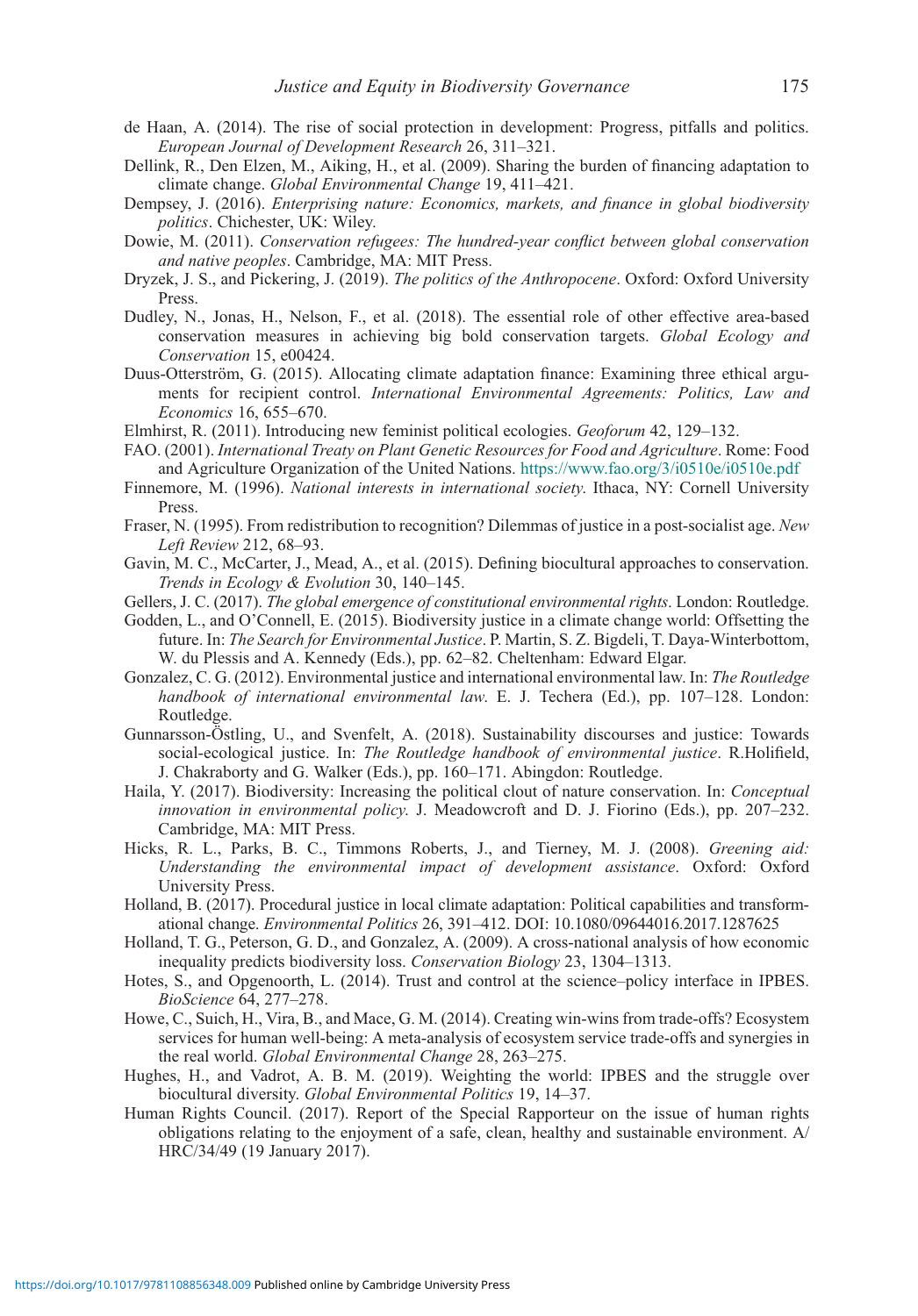- ICSU. (2017). A guide to SDG interactions: From science to implementation (D. J. Griggs, M. Nilsson, A. Stevance, and D. McCollum [Eds.]). Paris: International Council for Science.
- Inoue, C. Y. A., and Franchini, M. (2020). Socio-environmentalism. In: International relations from the global south: Worlds of difference. A. B. Tickner and K. Smith (Eds.), pp. 159–184. Abingdon; New York: Routledge.
- Intergovernmental Science-Policy Platform on Biodiversity and Ecosystem Services (IPBES). (2019). Global assessment report of the Intergovernmental Science-Policy Platform on Biodiversity and Ecosystem Services. E. S. Brondízio, J. Settele, S. Díaz and H. T. Ngo (Eds.). Bonn: IPBES secretariat.
- Jones-Walters, L., and Cil, A. (2011). Biodiversity and stakeholder participation. Journal for Nature Conservation 19, 327–329.
- Kashwan, P., Biermann, F., Gupta, A., and Okereke, C. (2020). Planetary justice: Prioritizing the poor in earth system governance. Earth System Governance 6, 100075.
- Kaswan, A. (2020). Distributive environmental justice. In: Environmental justice: Key issues. B. Coolsaet (Ed.), pp. 21–36. Abingdon; New York: Routledge.
- Kopnina, H. (2016). Half the Earth for people (or more)? Addressing ethical questions in conservation. Biological Conservation 203, 176–185.
- Kopnina, H., Washington, H., Gray, J., and Taylor, B. (2018). The "future of conservation" debate: Defending ecocentrism and the Nature Needs Half movement. Biological Conservation 217, 140–148.
- Leach, M., Reyers, B., Bai, X., et al. (2018). Equity and sustainability in the Anthropocene: A social– ecological systems perspective on their intertwined futures. Global Sustainability 1 Article e13, 1–13. <https://doi.org/DOI>: 10.1017/sus.2018.12
- Liu, J., Hull, V., Batistella, M., et al. (2013). Framing sustainability in a telecoupled world. Ecology and Society 18 Article 26, 1–19. <https://doi.org/10.5751/es-05873-180226>
- Lliso, B., Pascual, U., Engel, S., and Mariel, P. (2020). Payments for ecosystem services or collective stewardship of Mother Earth? Applying deliberative valuation in an indigenous community in Colombia. Ecological Economics 169, 106499.
- Lund, J. F. and Saito-Jensen, M. (2013). Revisiting the issue of elite capture of participatory initiatives. World Development 46, 104–112.
- MacDonald, K. I., and Corson, C. (2012). "TEEB begins now": A virtual moment in the production of natural capital. Development and Change 43, 159–184.
- Malin, S. A., and Ryder, S. S. (2018). Developing deeply intersectional environmental justice scholarship. Environmental Sociology 4, 1–7.
- Marion Suiseeya, K. R. (2016). Transforming Justice in REDD+ through a politics of difference approach. Forests 7, article 300. DOI: 10.3390/f7120300
	- (2017). Contesting justice in global forest governance: The promises and pitfalls of REDD+. Conservation and Society 15, 189–200.
	- (2020). Procedural justice matters: Power, representation, and participation in environmental governance. In: Environmental Justice: Key Issues. B. Coolsaet (Ed.), pp. 38–51. Abingdon; New York: Routledge.
- Marion Suiseeya, K. R, and Zanotti, L. (2019). Making influence visible: Innovating ethnography at the Paris Climate Summit. Global Environmental Politics 19, 38–60.
- Martin, A. (2017). Just conservation: Biodiversity, wellbeing and sustainability. Abingdon: Routledge.
- Martin, A., Armijos, M. T., Coolsaet, B., et al. (2020). Environmental justice and transformations to sustainability. Environment: Science and Policy for Sustainable Development 62, 19–30.
- Martin, A., Coolsaet, B., Corbera, E., et al. (2016). Justice and conservation: The need to incorporate recognition. Biological Conservation 197, 254–261.
- Martin, A., McGuire, S., and Sullivan, S. (2013). Global environmental justice and biodiversity conservation. Geographical Journal 179, 122–131.
- Martinez-Alier, J. (2002). The environmentalism of the poor: A study of ecological conflicts and valuation. Cheltenham: Edward Elgar.
- McCarthy, D. P., Donald, P. F., Scharlemann, J. P., et al. (2012). Financial costs of meeting global biodiversity conservation targets: Current spending and unmet needs. Science 338, 946–949.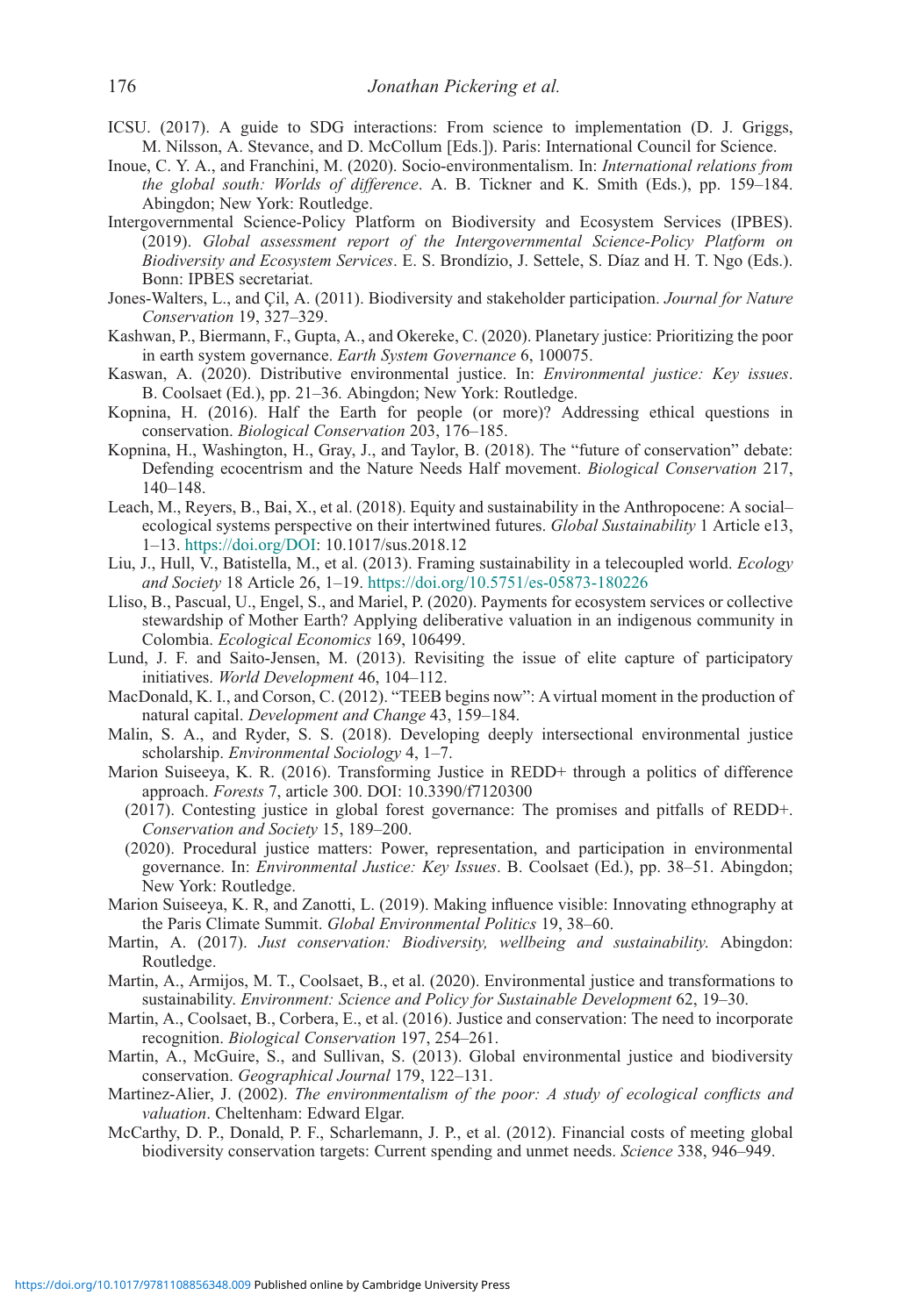- McShane, T. O., Hirsch, P. D., Trung, T. C., et al. (2011). Hard choices: Making trade-offs between biodiversity conservation and human well-being. Biological Conservation 144, 966–972.
- Miller, D. C., Agrawal, A., and Roberts, J. T. (2013). Biodiversity, governance, and the allocation of international aid for conservation. Conservation Letters 6, 12–20.
- Morrison, T. H., Adger, W. N., Brown, K., et al. (2017). Mitigation and adaptation in polycentric systems: Sources of power in the pursuit of collective goals. Wiley Interdisciplinary Reviews: Climate Change 8. <https://onlinelibrary.wiley.com/doi/full/10.1002/wcc.479>
- Newell, P., and Mulvaney, D. (2013). The political economy of the "just transition." Geographical Journal 179, 132–140.
- Niemeyer, S. (2014). A defence of (deliberative) democracy in the Anthropocene. *Ethical* Perspectives 21, 15–45.
- Okereke, C. (2006). Global environmental sustainability: Intragenerational equity and conceptions of justice in multilateral environmental regimes. Geoforum 37, 725–738.
- (2008). Equity norms in global environmental governance. Global Environmental Politics 8, 25–50.
- Paavola, J. (2004). Protected areas governance and justice: Theory and the European Union's Habitats Directive. Environmental Sciences 1, 59–77.
- Page, E. (2011). Climatic justice and the fair distribution of atmospheric burdens: A conjunctive account. The Monist 94, 412–432.
- Pascual, U., Balvanera, P., Díaz, S., et al. (2017). Valuing nature's contributions to people: The IPBES approach. Current Opinion in Environmental Sustainability 26, 7–16.
- Patterson, J., Schulz, K., Vervoort, J., et al. (2017). Exploring the governance and politics of transformations towards sustainability. Environmental Innovation and Societal Transitions 24, 1–16.
- Pellow, D. N. (2017). What is critical environmental justice? New York: John Wiley & Sons.
- Pickering, J., Jotzo, F., and Wood, P. J. (2015). Sharing the global climate finance effort fairly with limited coordination. Global Environmental Politics 15, 39–62.
- Presbitero, A. F. (2016). Too much and too fast? Public investment scaling-up and absorptive capacity. Journal of Development Economics 120, 17–31.
- Rawls, J. (1999). A theory of justice. revised ed. Cambridge, MA: Belknap Press of Harvard University Press.
- Reimerson, E. (2013). Between nature and culture: Exploring space for indigenous agency in the Convention on Biological Diversity. Environmental Politics 22, 992–1009. DOI: 10.1080/ 09644016.2012.737255
- Roe, D. (2008). The origins and evolution of the conservation-poverty debate: A review of key literature, events and policy processes. Oryx 42, 491–503.
- Scheidel, A., Del Bene, D., Liu, J., et al. (2020). Environmental conflicts and defenders: A global overview. Global Environmental Change 63, 102104.
- Schleicher, J., Zaehringer, J. G., Fastré, C., et al. (2019). Protecting half of the planet could directly affect over one billion people. Nature Sustainability 2, 1094–1096.
- Schlosberg, D. (2007). Defining environmental justice: Theories, movements, and nature. Oxford; New York: Oxford University Press.
- Schlosberg, D., and Carruthers, D. (2010). Indigenous struggles, environmental justice, and community capabilities. Global Environmental Politics 10, 12–35.
- Schlosberg, D., Collins, L. B., and Niemeyer, S. (2017). Adaptation policy and community discourse: Risk, vulnerability, and just transformation. Environmental Politics 26, 413–437. DOI: 10.1080/ 09644016.2017.1287628
- Schreckenberg, K., Franks, P., Martin, A., and Lang, B. (2016). Unpacking equity for protected area conservation. Parks 22, 11–26.
- Schroeder, H. (2010). Agency in international climate negotiations: The case of indigenous peoples and avoided deforestation. International Environmental Agreements: Politics, Law and Economics 10, 317–332.
- Sen, A. (2009). The idea of justice. London: Allen Lane.
- Shelton, D. (2007). Equity. In: Oxford handbook of international environmental law. D. Bodansky, J. Brunnée and E. Hey (Eds.), pp. 640–662. Oxford: Oxford University Press.
- Sikor, T. (2013). The justices and injustices of ecosystem services. London: Routledge.